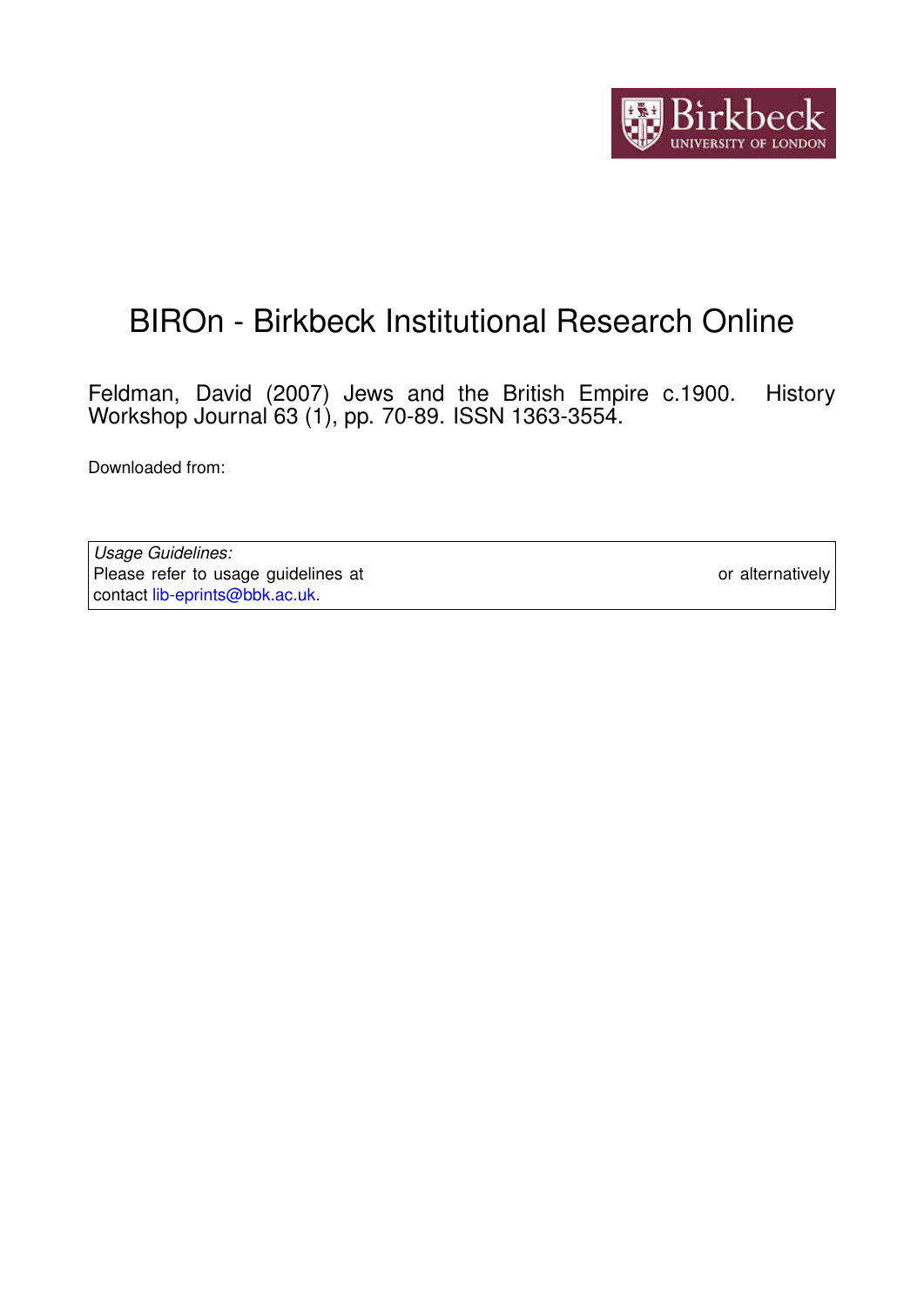

### **Birkbeck ePrints: an open access repository of the research output of Birkbeck College**

http://eprints.bbk.ac.uk

## Feldman, David (2007). Jews and the British Empire, c1900. *History Workshop Journal* **63** (1): 70-89.

This is an author-produced version of a paper published in *History Workshop Journal* (ISSN 1363-3554). This version has been peer-reviewed, but does not include the final publisher proof corrections, published layout or pagination.

All articles available through Birkbeck ePrints are protected by intellectual property law, including copyright law. Any use made of the contents should comply with the relevant law. © David Feldman (2007).

Citation for this version: Feldman, David (2007). Jews and the British Empire, c1900. *London: Birkbeck ePrints.* Available at: http://eprints.bbk.ac.uk/655

Citation for the publisher's version: Feldman, David (2007). Jews and the British Empire, c1900. *History Workshop Journal* **63** (1): 70-89.

> http://eprints.bbk.ac.uk Contact Birkbeck ePrints at lib-eprints@bbk.ac.uk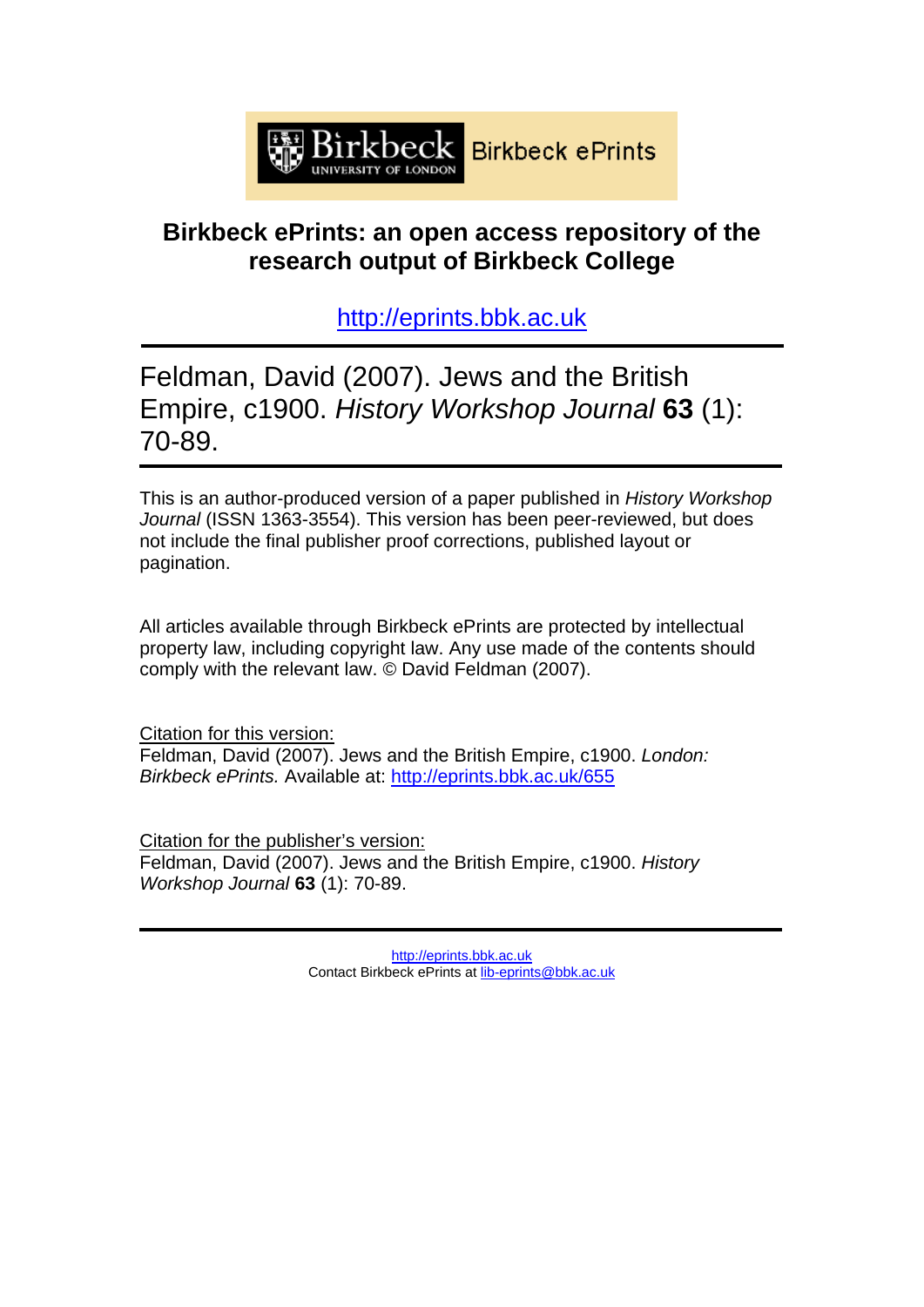### **Jews and the British Empire c.1900**

#### **David Feldman**

1

In the years of high imperialism at the beginning of the twentieth century what bearing did the British Empire have on the Jews, or Jews on the British Empire? The silence of scholarship might lead us to answer 'not very much'. Concerned with the legacy of Jewish emancipation, the dynamics of social integration, the challenge of large-scale migration, and the representation of Jewish difference in political argument, historians of the Jews have barely touched on the subject. Historians of empire, for their part, have had other preoccupations too. Perhaps the identification of imperialism with Jewish finance by J. A. Hobson and other radical critics of empire in the 1890s and early 1900s, as well as the Jew-baiting rhetoric of some critics, has rendered the relationship of Jews to the Empire a difficult problem for later generations to address.<sup>1</sup>

Yet the subject itself is scarcely hidden from view. If we look at some of the Jewish community's central institutions we find they held an imperial dimension. The Chief Rabbi was the religious head of the United Hebrew Congregations not merely of England or Britain but of the British Empire.<sup>2</sup> The Anglo-Jewish pulpit was fulsome in its support for empire. In 1897 Queen Victoria's jubilee was celebrated in every synagogue in Britain. Here, as in the nation at large, the celebrations delivered an imperial message. The Chief Rabbi – Nathan Adler – marvelled that 'Nothing in the history of the world has been more remarkable than the growth and expansion by leaps and by bounds, of the prosperity of the Empire, of its population, and of its wealth, its commerce and industry'.<sup>3</sup> The Rev. Michael Adler, minister at Hammersmith Synagogue, surveyed 'the political and social condition of our coreligionists at the present moment in the British Empire' and found it 'betterthan at any previous period of the exile'.

At the Central Synagogue, Israel Abrahams connected the success of Jewish emancipation to the practice of toleration that, in his view, was required by successful imperial rule. 'With off-shoots in all countries and climes, embracing under its banner men widely differing on race, in religion, and in language, England alone of all the

<sup>&</sup>lt;sup>1</sup> My own book, *Englishmen and Jews: Social Relations and Political Culture, 1840–1914*, London, 1994, while it does not entirely ignore imperial themes, provides one illustration of this tendency. Only a little more work by literary scholars has focused on the ways Empire figured in representations of Jews. See Bryan Cheyette, *Constructions of 'the Jew' in English Literature 1875–1920*, Cambridge, 1993, pp. 55–94

 $2^2$  The inevitable disputes between ministers and their congregations in the colonies were referred to the Chief Rabbi in London.In time, some colonial congregations tried to establish their own rabbinical court – a *Beth Din* – but these courts required approval from the Chief Rabbi in London to establish their legitimacy. Louis Hermann, *The Jews in South Africa*, 1930, pp.161, 164; Suzanne D. Rutland, *Edge of the Diaspora: two Centuries of Jewish Settlement in Australia*, second edn, 1997, Rose Bay NSW, Australia, pp. 30, 48, 74.

<sup>3</sup> Nathan Adler, *Anglo-Jewish Memories*, London, 1909, pp. 96–7.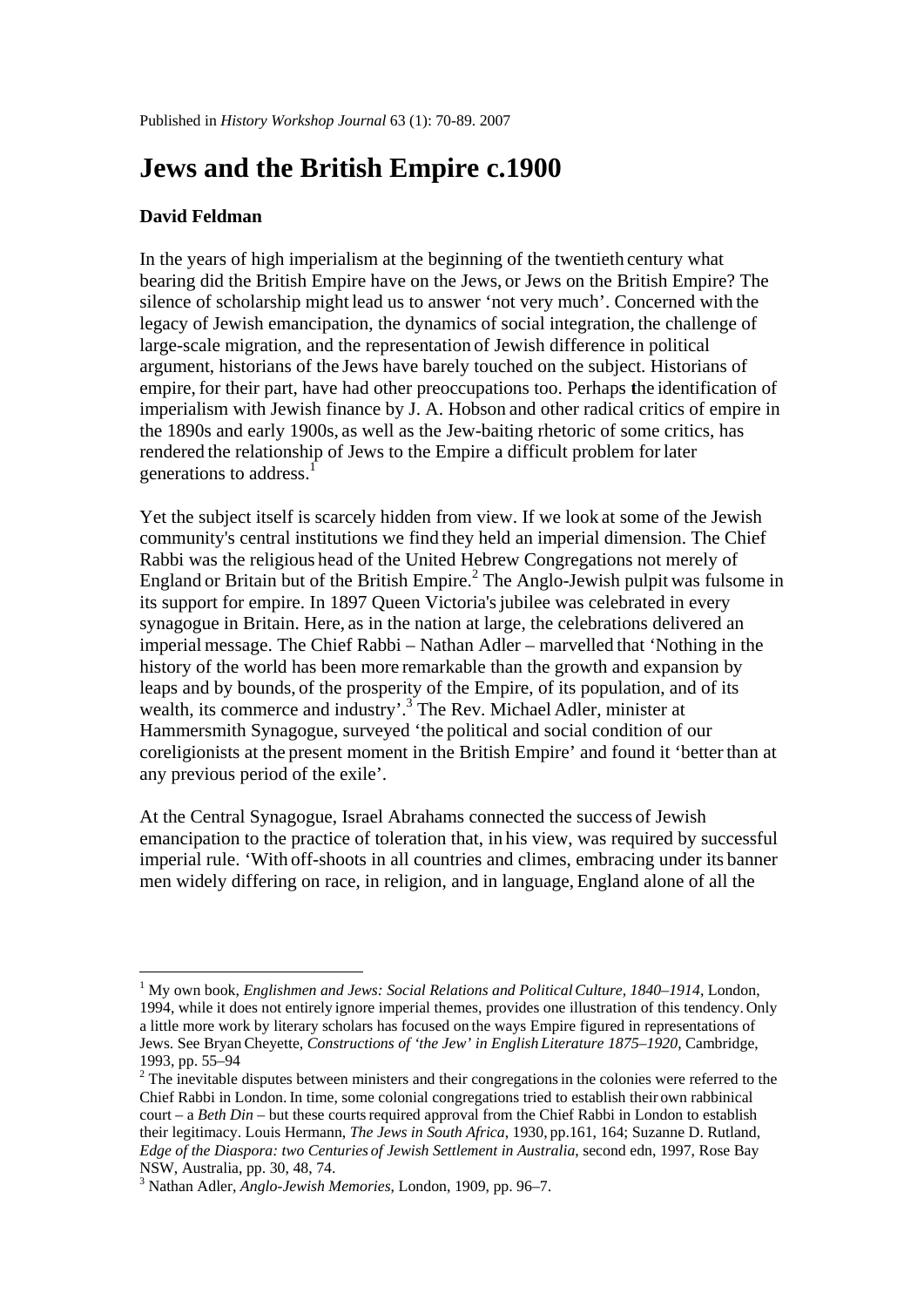empires of Europe has grown to understand that national life needs differentiation in a union of many forces on behalf of progress and righteousness.'<sup>4</sup>

The Board of Deputies of British Jews, the body that represented Jewry to the British government, tried to influence colonial affairs when it deemed Jewish interests were at stake. In 1902, when the Cape of Good Hope Immigration Act required immigrants to sign their name in a European language but did not count Yiddish among the European languages, the Board made representations to the Cape government.<sup>5</sup> The *Jewish Chronicle* was the pre-eminent communal newspaper, and provided the community with one widely-circulated representation of itself. It is significant that at the turn of the century it carried a regular column titled 'Colonial and Foreign News' as well as another which presented 'Jottingsfrom South Africa'. The *Jewish Year Book*, first published in 1896, fulfilled a similar role defining the parameters of the community and it too acknowledged the community's imperial dimension as it listed synagogues, associations and personages across the Colonies. But it is not only in the official and quasi-official institutions of Anglo-Jewry that we can find an imperial presence. Among the Jewish friendly and benefit societies in the East End of London there were lodges and associations named after Major General Baden Powell or which gave an 'imperial' prefix to their name.<sup>6</sup>

If we move from institutions to individuals we can see that the empire offered careers for English Jews as well as for non-Jews. Many, of course, emigrated permanently. However, others, such as Henry Herman Gordon returned. Gordon was born in Germany of Russian Jewish parents. His father came to London to serve as a minister and the young Henry, having been educated at the Jews' Free School and at Cambridge University, went to India as a railway engineer before returning at the turn ofthe century to become a member of Stepney Borough Council.7 Among the clergy, this sort of circulation was not unusual. The colonies provided congregations for underemployed ministers and, by the start of the twentieth century, colonial congregationsthemselves provided ministers for congregations in Britain.Julius Goldstein, the minister at the North London Synagogue in Dalston, had been born in Australia.<sup>8</sup> The most striking instance of this sort of movement occurred in 1912 when Dr J. H. Hertz, who had been the Rabbi of Witwatersrand Hebrew Congregation, was appointed Chief Rabbi in succession to Nathan Adler. Hertz first came to notice in Britain on account of his noisy support for the British cause in the months preceding the Boer War. For his pains he was expelled from Johannesburg. After Hertz had settled in the Cape, the British High Commissioner, Sir Alfred Milner appointed him to his advisory council. A decade later, Milner's recommendation, and his friendship with Lord Rothschild, assisted Hertz in his candidacy for the vacant Chief Rabbinate.<sup>9</sup>

Jews were also involved in fighting for and administering the empire. Between 1893 and 1903 the number of Jews holding a commission doubled and those in the ranks

<sup>4</sup> Both quotations are cited in William D. Rubinstein, *A History of the Jews in the English-speaking World: Great Britain, Basingstoke, 1996, p. 18.* 

Charles Herbert Lewis Emanuel, *A Century and a Half of Jewish History, extracted from the Minute Books of the London Committee of Deputies of the British Jews*, 1910, p. 158. 6

 $<sup>6</sup>$  National Archives, FS 4 29.</sup>

<sup>&</sup>lt;sup>7</sup> Parliamentary Papers 1903 IX, *Royal Commission on Alien Immigration*, qq. 17,594–6.<br><sup>8</sup> *Jewish Year Book, 1900–01*, 1900, p. 273.<br><sup>9</sup> Gooffray Alderman, The *Lawish Community in Pritish Bolities*, Oxford, 1083, p. 88

Geoffrey Alderman, *The Jewish Community in British Politics*, Oxford, 1983, p. 88.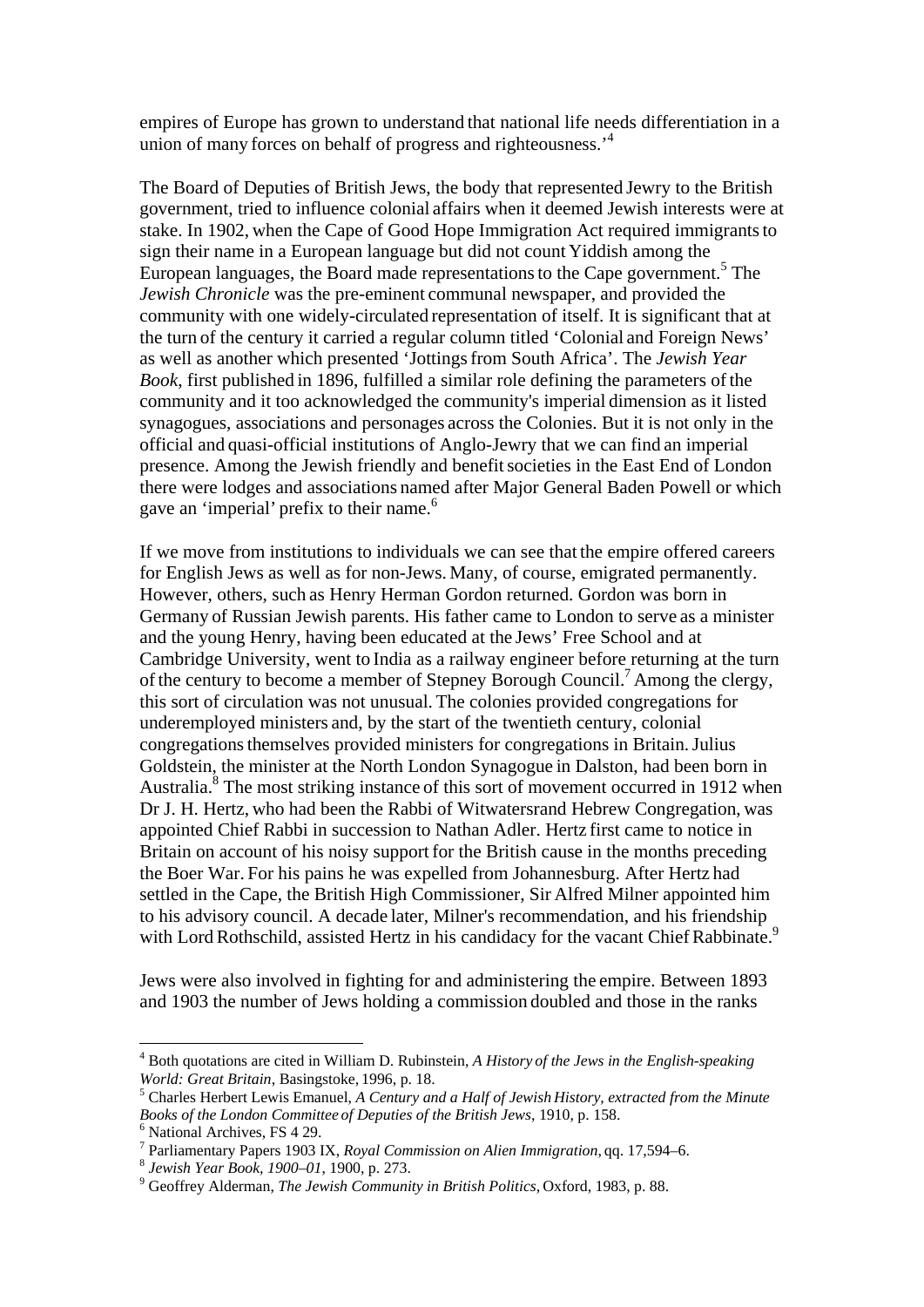increased sixfold.10 The Nathan family evidently looked on the British Empire as a sort of family concern. In the first decade of the twentieth century Sir Matthew Nathan served as Governor of the Gold Coast, Hong Kong and Natal. One brother, Sir Nathaniel Nathan, was Attorney-General andChief Justice in Trinidad, and a second brother, Sir Robert Nathan, rose to become Private Secretary to the Viceroy of India and Officiating Chief Secretary to the Governor of Eastern Bengal and Assam. Hermann Kisch entered the Indian Civil Service in 1873 where he passed through a series of posts finally becoming Postmaster-General of Bengal. At home, Sir Lionel Abrahams became Permanent Assistant Under-Secretary at the India Office. Indeed, he held this post at the same time as Edwin Montagu was Parliamentary Under-Secretary for India.<sup>11</sup>

Empire, of course, was also a field for the pursuit of profit. The house of Rothschild concerned itself mainly with loans to governments and public bodies. However, in the 1890s it became heavily involved in diamond and gold mining on the Rand. When Alfred Beit and Julius Wernher floated Rand Mines in February 1893, Rothschilds were allotted 27,000 of the 100,000 shares.<sup>12</sup> The scandals that beset the Edwardian Jewish plutocracy also illustrate Jews' involvement in the empire as a money-making enterprise. The Marconi scandal of 1912, it is well known, centred on the allegation that four Liberal cabinet ministers stood to profit from a contract awarded to the English Marconi Company. Two of the cabinet ministers in question – Sir Rufus Isaacs and Herbert Samuel – were Jews. The head of the English Marconi Company was Geoffrey Isaacs, the brother of Sir Rufus. However, what is less often noted is that the prize Marconi had won was a contract to construct an *empire-wide* chain of wireless stations. In the Indian Silver Scandal, which broke in 1912, Ernest Franklin, a Jewish merchant banker and partnerin the firm of Samuel Montagu suggested to Sir Felix Schuster – the chairman of the finance committee of the Council of India – that his company should purchase £5m of silver for the Indian government and so circumvent speculators who might drive up the price. This was an unusual arrangement. Normally, the India Office purchased its silver through theBank of England. The civil servant who transacted the business was Lionel Abrahams while, as we have seen, Edwin Montagu was a minister in the India Office and his cousin, Stuart Samuel, was both a partner in Samuel Montagu and Co. and Liberal MP for Whitechapel. Critics detected impropriety and a Jewish plot to use public service for personal gain. Montagu and Samuel were both exonerated. But whatever the role of family and religious connection in the affair, the capacity of empire to provide opportunities for some Jews to pursue profit for themselves and their firms is beyond  $dispute.<sup>13</sup>$ 

But it is not only at these elevated levels of wealth and influence that the British Empire influenced the course of Anglo-Jewish history. In 1879 the Jewish Board of Guardians, the body chiefly concerned with the relief of the Jewish poor in London, established an emigration committee. The largest numbers assisted by this committee were either repatriated to Eastern Europe or helped onward to the United States. But a

<sup>&</sup>lt;sup>10</sup> Cecil Roth, 'The Jews in the Defence of Britain', *Transactions of the Jewish Historical Society of England*, 1939–45, p. 26.<br><sup>11</sup> Rubinstein, *History of the Jews*, pp. 198–9<br><sup>12</sup> Niall Ferguson, *The World's Banker: the History of the House of Rothschild*, London, 1998, pp. 877–

<sup>92.</sup> 

<sup>13</sup> On these scandals see Colin Holmes, *Anti-Semitism in British Society 1876–1939*, 1979, pp. 70–9.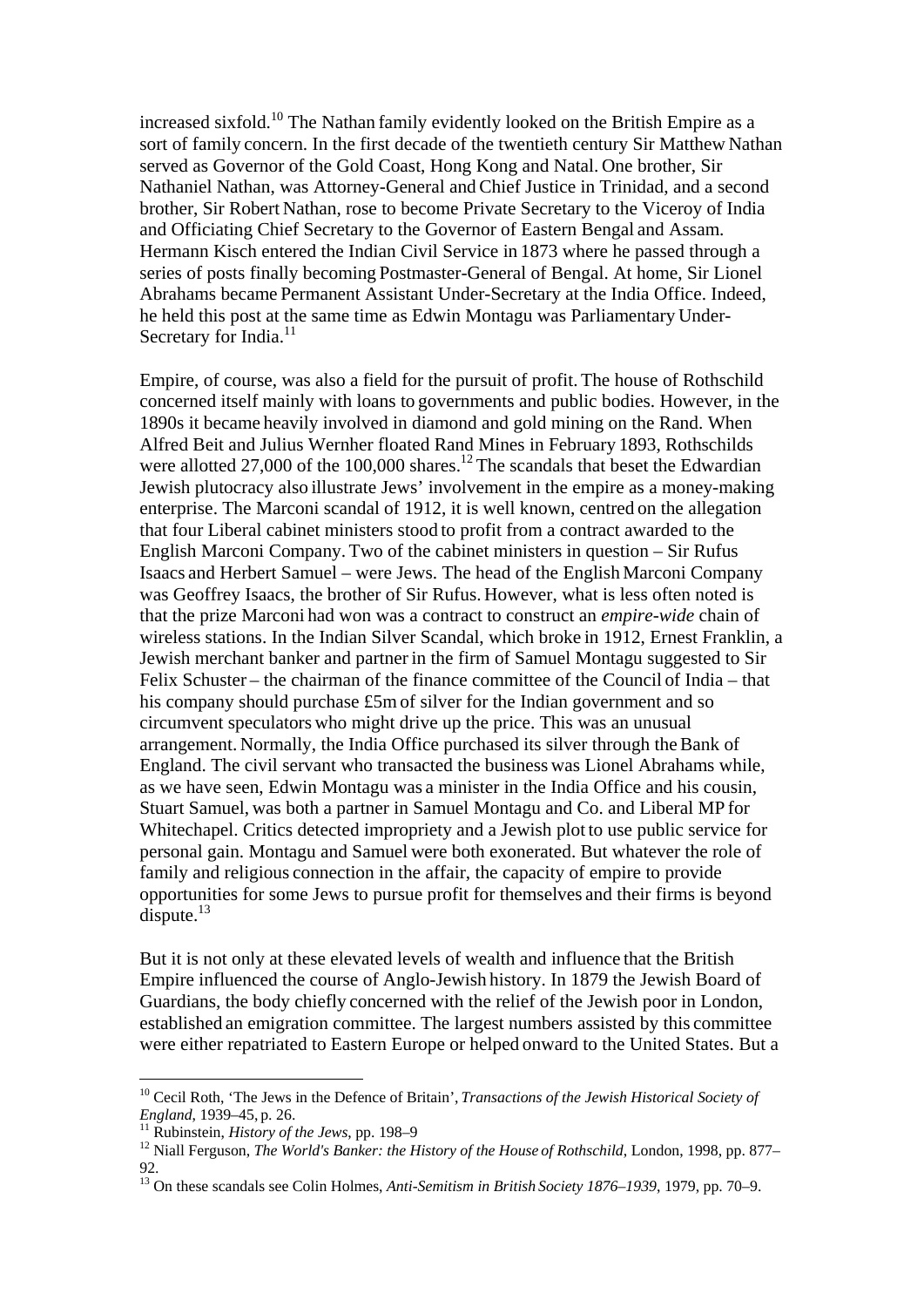significant minority were sent on to Australia and South Africa. The Poor Jews' Temporary Shelter, a charity located in the East End that took in new arrivals, was also a staging-post for Jews travelling from Lithuania to South Africa.<sup>14</sup> But even for those East European Jews who settled in England the empire was significant. Most found work in the clothing trading and here the export market was important, particularly at the bottom end of the trade to which the least skilled, most recent arrivals gravitated. The value of exports in clothing and apparel rose from £3.7min 1881 to £5.1m in 1901, much of it shipped to the empire.In the East End of London the cheapest tailoring work performed by the Jews and destined for Africa was known as the 'kaffir trade'.<sup>15</sup> Imperial imports too, such as the trade in ostrich feathers, were the source of new Jewish fortunes both through farming ostriches in the Cape, and processing and trading the plumes in London.<sup>16</sup>

This quick survey of some the ways that Anglo-Jewish history was imbricated with the history of the British Empire does not depend on fresh archival research. Little of it is new. What *is* new, however, is the emergent tendency of a few historiansto examine in detail one or other of these fragments or to focus centrally on the interaction of Jews and empire.<sup>17</sup> Why, we might ask, is this happening now? In part, no doubt, this move is one response to the contemporary political and cultural conflicts that engage us. In Britain the legacy of empire has figured in debates provoked by racialized conflicts in public life as well as in debates over the meaning and possibility of a multicultural society. Scholars have engaged in these debates and it is notsurprising that academics involved in Jewish studies should seek to participate in them as well.<sup>18</sup> There are other dimensions too. Current debates over globalization and transnationalismpromote questions about the international dimensions of the Jewish past. In this respect the British Empire presents one promising field for research.19 However, the current interest in the junction of Jews and empire is also a response to the arrival, development and institutionalization of post-colonial studies in a wide range of disciplines and interdisciplinary fields, including history. This, it is easy to imagine, has presented a particular challenge to scholarship on modern Jewry which is strongest in the United States and in Israel. The creation of the Jewish state and its continuing conflict with the Palestinians means that Jews in Israel and their supporters elsewhere figure in postcolonial discourse as the legatees of a dead British empire as well as a prop for a new American empire. These are connections made by no less a figure than Edward Said, one of the founding figures of postcolonial studies.<sup>20</sup> In this light it is both timely and pertinent to ask what difference can

<sup>14</sup> Vivian Lipman, *A Century of Social Service, 1859–1959. The Jewish Board of Guardians*, London, 1959, pp. 97–100; Aubrey. Newman 'The Poor Jews' Temporary Shelter: Directed Migration', in *Patterns of Migration, 1850–1914*, ed. Aubrey Newman and Stephen Massil, London, 1996, pp. 175– 86.<br><sup>15</sup> Feldman, *Englishmen and Jews*, p. 191.

<sup>&</sup>lt;sup>16</sup> Sara Stein, 'Falling into Feathers', *Journal of Modern History*, forthcoming.<br><sup>17</sup> The role of Southampton University's Parkes Institute for the Study of Jewish/non-Jewish Relations<br>has been important in this respec

<sup>&</sup>lt;sup>18</sup> See the aims of the Parkes Institute http://www.parkes.soton.ac.uk/ahrc.htm

<sup>&</sup>lt;sup>19</sup> Stein, 'Falling into Feathers'; Abigail Green 'The British Empire and the Jews: an Imperialism of Human Rights?', *Past and Present*, forthcoming 2008.

<sup>&</sup>lt;sup>20</sup> Edward Said, *The Question of Palestine*, London, 1992.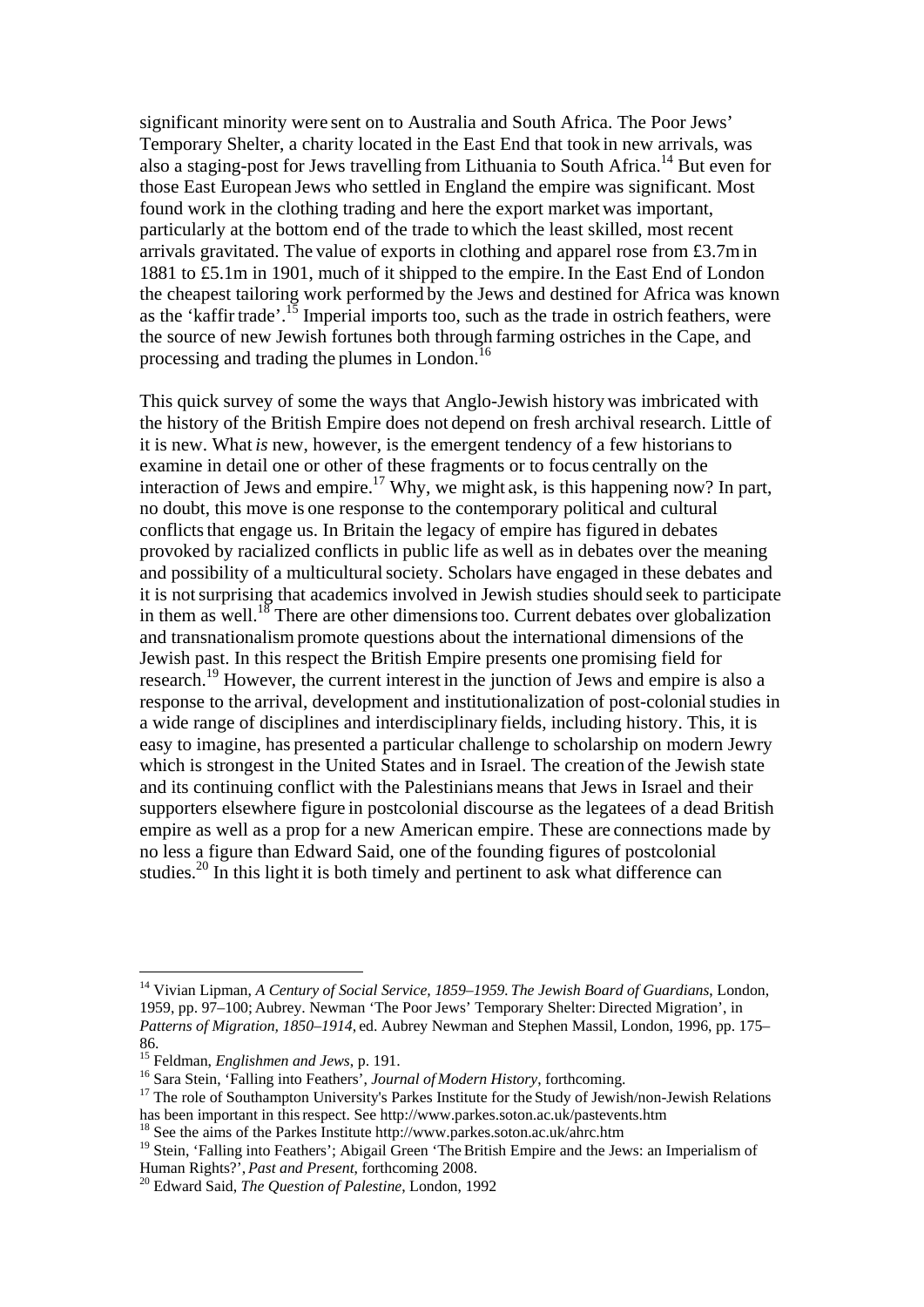postcolonial studies make to our understanding of the Jewish past? And, conversely, what happens to postcolonial studies when they encompass the Jews?<sup>21</sup>

One starting point for postcolonial analysis has been its insistence that we yoke histories of exploration and conquest, colonization and coercion, dispossession and military force, repression and resistance beyond Europe to our understanding of history and culture in the colonial metropole. As Catherine Hall helpfully expresses the point: 'Colonialism made both colonisers and colonised, and postcolonial forms of analysis attempt to understand that process'.22 One result has been a burst of scholarship that has both asserted and explored the impact of empire on metropolitan society and culture. In the case of British history this writing has reshaped the parameters of debate on the eighteenth, nineteenth and twentieth centuries. $^{23}$ 

When this work brings together metropole and colony within the same analytical field it not only broadens our understanding of European history it also demands a revaluation of that history. Anthropologists and literary critics, geographers and historians have asked how colonialism made Europeans. Starting from the premise that knowledge is a discursive field whose significance is embedded within systems of power, many scholars have examined colonialism not only as a military, economic and institutional force but also as a phenomenon that operated within European culture. This has led some writers not only to point out that colonialism and racism were important facets of European modernity but to suggest that European culture and politics is fatally compromised by its colonial and racist past. Robert Young, for example, simply asserts, 'postcolonial cultural analysis has been concerned with the elaboration of theoretical structures that contest the previous dominant western way of seeing things'.<sup>24</sup> In a similar vein Homi Bhabha insists that 'metropolitan histories of civitas cannot be conceived without evoking the savage colonial antecedents of the idea of civility', and he asks his readers to 'rethink the profound and collusive "liberal" sense of community' and to question 'the language of rights and obligations, so central to the modern myth of a people'.<sup>25</sup> Some historians write in similar terms. Antoinette Burton tells us 'the "Enlightenment promise" was historically unrealised for women citizens as for colonial subjects of all persuasions and allegiances<sup>'. 26</sup> These are not isolated voices. Frederick Cooper recently has pointed to the tendency to turn the centuries of 'European colonization overseas into a critique of the Enlightenment, democracy or modernity'.27

<sup>21</sup> On this see *Orientalism and the Jews*, ed. Ivan Davidson Kalmar and Derek J. Penslar, Lebanon NH,

<sup>2005.&</sup>lt;br><sup>22</sup> Catherine Hall, *Cultures of Empire: a Reader*, Manchester, 2000, p. 3.

<sup>&</sup>lt;sup>23</sup> For example, *A New Imperial History: Culture, Identity and Modernity in Britain and the Empire, 1660–1840*, ed. Kathleen Wilson, Cambridge, 2004; *After the Imperial Turn: Thinking with and through the Nation*, ed. Antoinette Burton, 2003; Hall, *Cultures of Empire*.<br><sup>24</sup> Robert Young, *Postcolonialism: a very short Introduction*, Oxford, 2003, p. 4.<br><sup>25</sup> Homi K. Bhabha, *The Location of Culture*, 1994, p. 1

*Colonial Modernity*, ed. Antoinette Burton, London, 1999, p. 4. There are other voices, however, among postcolonial historians. See, for example, DipeshChakrabarty, *Provincialising Europe: Postcolonial Thought and Historical Difference*, Princeton, NJ, 2000, p. 4. 27 Frederick Cooper, *Colonialism in Question: Theory, Knowledge and History*, Berkeley CA, 2005, p.

<sup>15.</sup> See too Neil Lazarus,'Introducing Postcolonial Studies', in *The CambridgeCompanion to Postcolonial Literary Studies*, ed. Neil Lazarus,Cambridge, 2004, p. 13.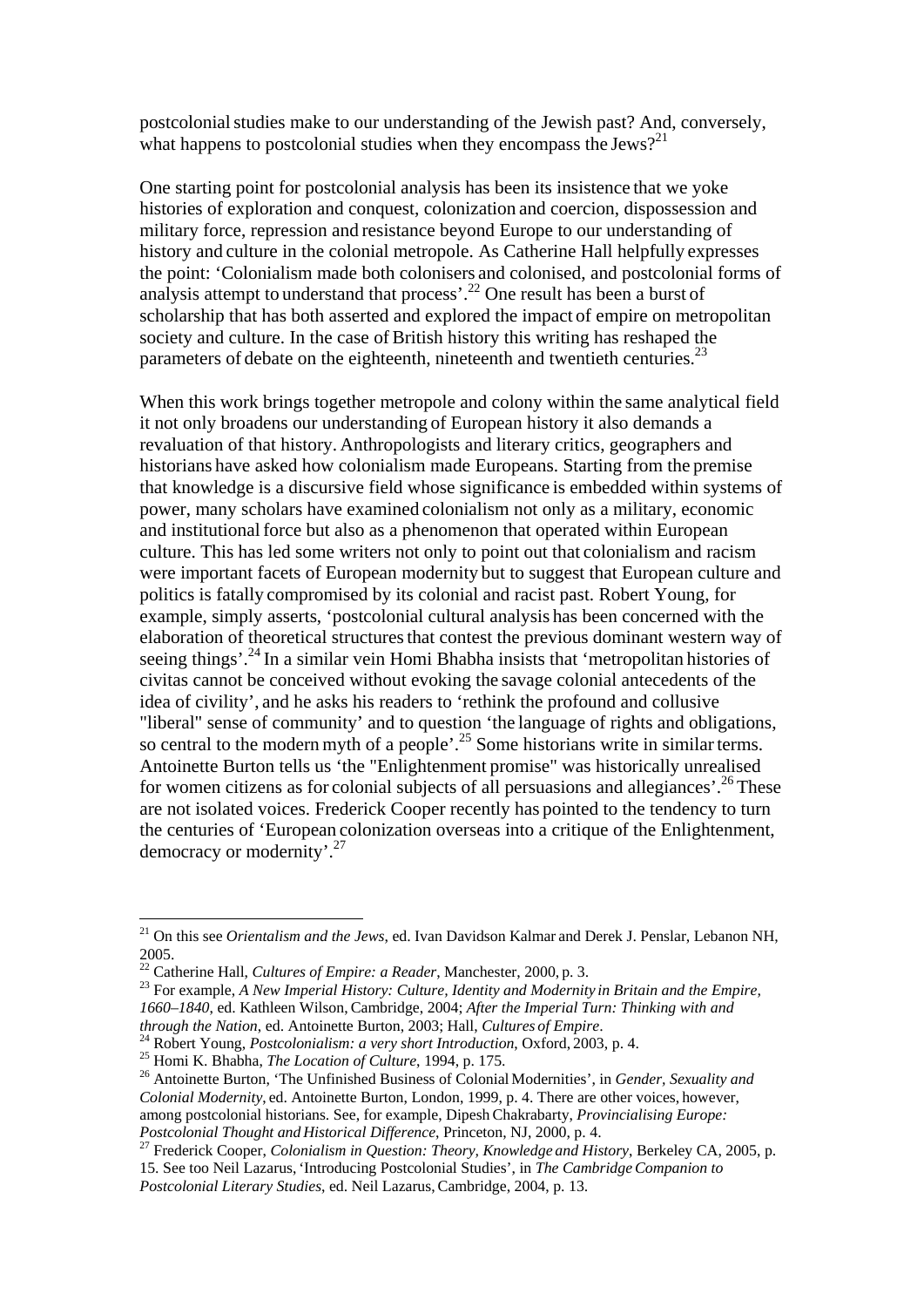At the same time as this essay examines the interaction of Jews with the British Empire at the start of the twentieth century, it also explores both the reach and some limitations to this widespread analysis of the colonial past. The relationship between Jews and modernity was a concern for both Jews and non-Jews as they tried to shape and comprehend the relationship of Jewsto the British Empire. These debates and projects allow us to convert some of the preoccupations of present-day theory into a historical question. How, at the beginning of the twentieth century, did people conceive of the relation between Jews, empire and modernity?

On 12 October 1899 the contentious relations between the British government and the Republic of the Transvaal descended to a state of war. Ostensibly, the British were fighting to secure political rights for 'Uitlanders' – settlers who had been attracted to the Rand following the discovery of gold there in 1886. The war was a shambles. It led to military embarrassment, it was costly and it led to Britain's isolation internationally. Only in the spring of 1900 did the war turn decisively in Britain's favour, though the Afrikaners' guerrilla tactics managed to embarrass the world's preeminent empire for another two years.<sup>28</sup> The war divided the Liberal party. Many Liberals were critical of the diplomacy that had led to the war and of the methods by which it was fought but most supported the government once the Boers had invaded theCape Colony. Nevertheless, within parliament a group of forty-five MPs (reduced to thirty after the 1900 'khaki' election) sustained their consistent and unqualified opposition to the war and a vociferous minority of Liberals, radicals and socialistsin the country supported them. $^{29}$ 

The view that the war was a Jewish war was commonplace among its opponents. In February 1900 John Burns declaimed in the House of Commons that 'the British army which used to be for all good causes, the Sir Galahad of history, has become the janissary of the Jews ... Wherever we examine, there isthe financial Jew operating; directing, inspiring the agoniesthat that have led to this war'. Later the same year, the Trade Union Congress passed a resolution condemning the war as one 'to secure the gold fields of South Africa for cosmopolitan Jews most of whom have no patriotism and no country'. *Justice*, the newspaper of the Social Democratic Federation, blamed the war on 'unscrupulous Jewish financiers' and the 'Semitic-capitalist press'.<sup>30</sup>

The connection between the war and finance should not lead usto think that all these critics connected the war to the logic of capitalism and in this way to modernity. Most of these writers and speakers expressed a longstanding radical critique of imperialism that associated empire, not with modernity and progress, but with aristocracy and with the decay of representative government.In this vein, Francis W. Hirst, Gilbert Murray and J. L. Hammond feared that 'possibilities are brought near to us which may involve in vital danger even a commonwealth so massively stable as our own'. A. R. Wallace MP, a member of the South African Conciliation Committee, asserted, 'every triumph of expansionism is a rebuff to democratic Liberalism. Expansionist imperialism means

<sup>28</sup> Bill Nasson, *The South African War*, 1899–1902, London, 1999.

<sup>29</sup> J. W. Auld, 'The Liberal Pro-Boers', *Journal of British Studies*, May 1975, p. 80; see too *The Anatomy of an Antiwar Movement*, ed. Steven Koss, Chicago, 1973. 30 *Parliamentary Debates*, fourth series, vol. 78, 6 Feb. 1900, col. 785; *Justice*, 7 Oct. 1899, pp. 4–5;

Auld, 'The Liberal Pro-Boers', pp. 106–7; Claire Hirshfield,'The British Left and the "Jewish Conspiracy": a Case Study of Modern Anti-Semitism', *Jewish Social Studies*, spring 1981, pp. 98–9.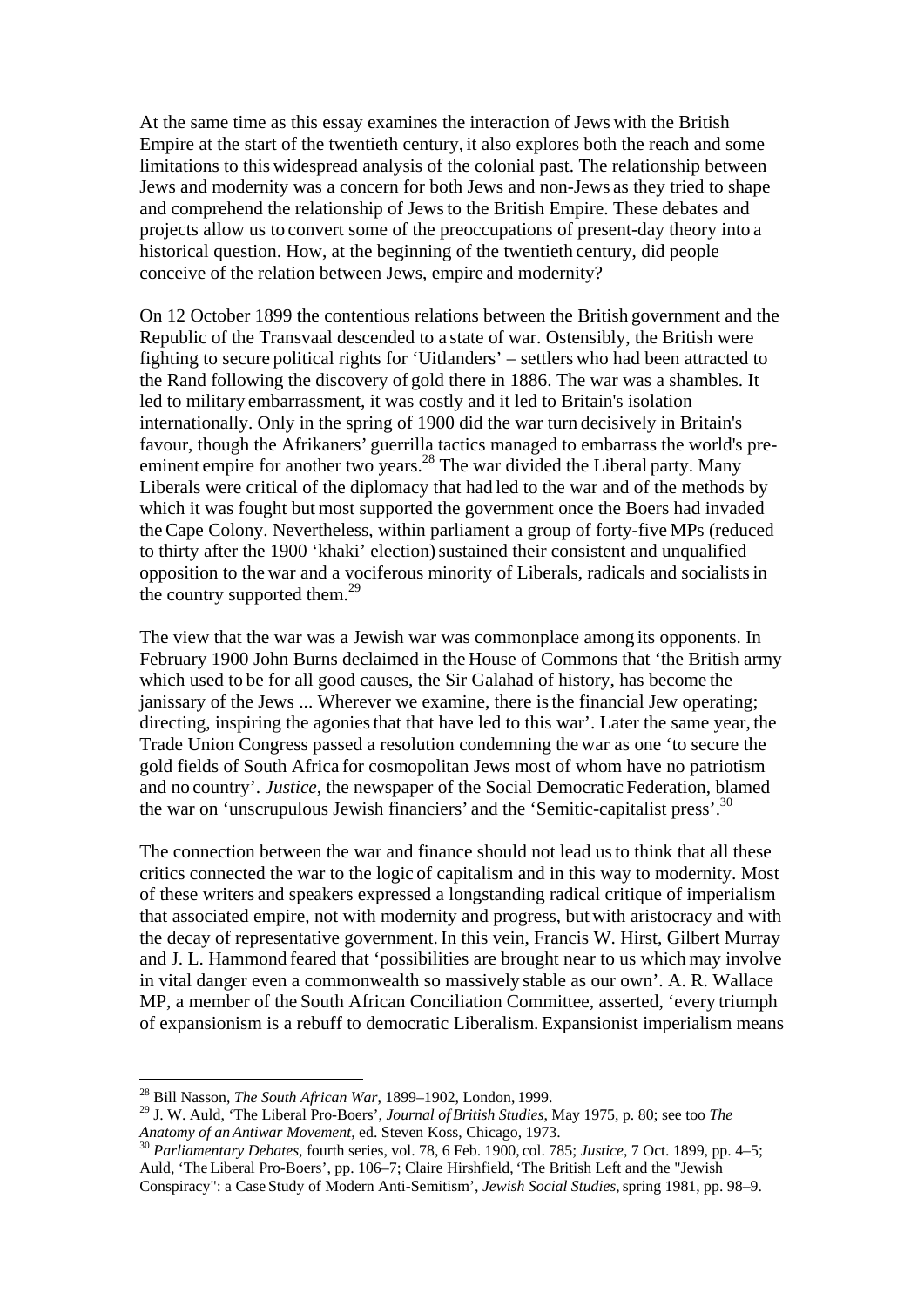more despotism abroad and more aristocratic recrudescence at home'.<sup>31</sup> For these writers and speakers, the financiers had thrown in their lot with the traditional governing class and so had aligned themselves with the radicals' customary gallery of rogues: John Burns complained 'the financial elements, the military caste, the society set have dictated African policy too long with fatal results'.<sup>32</sup>

The most elaborate denunciation of the war as a Jewish war was made by J. A. Hobson, first in a series of newspaper and magazine articles and then in his book *The War in South Africa: its Causes and Effects*, published in 1900. Here Hobson confessed 'it is difficult to state the truth about our doings in South Africa without seeming to appeal to the ignominious passion of the Judenhetze'.<sup>33</sup> But as we know Hobson was not deterred. He pointed to the 'practical paramountcy' exercised by financiers, the recognized leaders of whom were foreign Jews, over the economic interests of the Transvaal. The development of the mining industry, he argued, meant they required the constant aid of the State to control the labour supply, mineral rights, railway tariffs and trade barriers. It was for this reason that the war was being fought. We are fighting, he concluded, 'to place a small international oligarchy of mineowners and speculators in power at Pretoria'.<sup>34</sup>

As Peter Cain has argued, Hobson's understanding of imperialismin general and of the South African war in particular was original in ways that remain hidden if we focus only on the ways in which Jews and finance figure in his analysis. For Hobson, imperialism was not a malign growth generated by traditional elites and their allies, it was an outgrowth of capitalist society itself. By 1898 Hobson had come to the view that the grossly unequal distribution of property led to excess savings that found an outlet in foreign investment and international trade that in turn promoted imperialism. $35$  In his commentaries on the war in South Africa Hobson did not pursue this emphasis on under-consumption and the domestic roots of imperialism, though he returned to the theme in his influential study *Imperialism*, published in 1902. In writing about South Africa Hobson focused instead on the power of finance capitalism. But here too, Hobson insisted on the modernity of the phenomenon. In his essay 'Capitalism and Imperialism in South Africa', published in the *Contemporary Review* in 1900, Hobson set out the broader context of events.'The full significance of this evil business in South Africa is only understood when it is recognised as a most dramatic instance of the play of modern forces which are worldwide in their scope and revolutionary in their operations.' These were 'international capitalism and imperialism' and the interplay between the two. $36$ 

The modernity of the phenomenon was emphasized further when Hobson turned to explain how the group of international financiersimposed their will on the nation. Hobson's emphasis on Jewish ownership of the press in South Africa and in London was lessinnovative than his use of the work of the French psychologist and sociologist

<sup>31</sup> Francis W. Hirst, John L. Hammond, Gilbert Murray, *Liberalism and the Empire*, 1900, p. xvi; Peter Cain, *Hobson and Imperialism: Radicalism, New Liberalism and Finance, 1887–1938*, Oxford, 2002, p. 88.<br><sup>32</sup> Parliamentary Debates, fourth series, vol. 78, 6 Feb. 1900, col. 783

<sup>&</sup>lt;sup>33</sup> J. A. Hobson, *The War in South Africa*, 1900, p. 189<br><sup>34</sup> Hobson, *War in South Africa*, pp. 190–6.<br><sup>35</sup> Cain, *Hobson and Imperalism*, pp. 72–6.<br><sup>36</sup> J. A. Hobson. 'Capitalism and Imperalism in South Africa', *Cont* 1.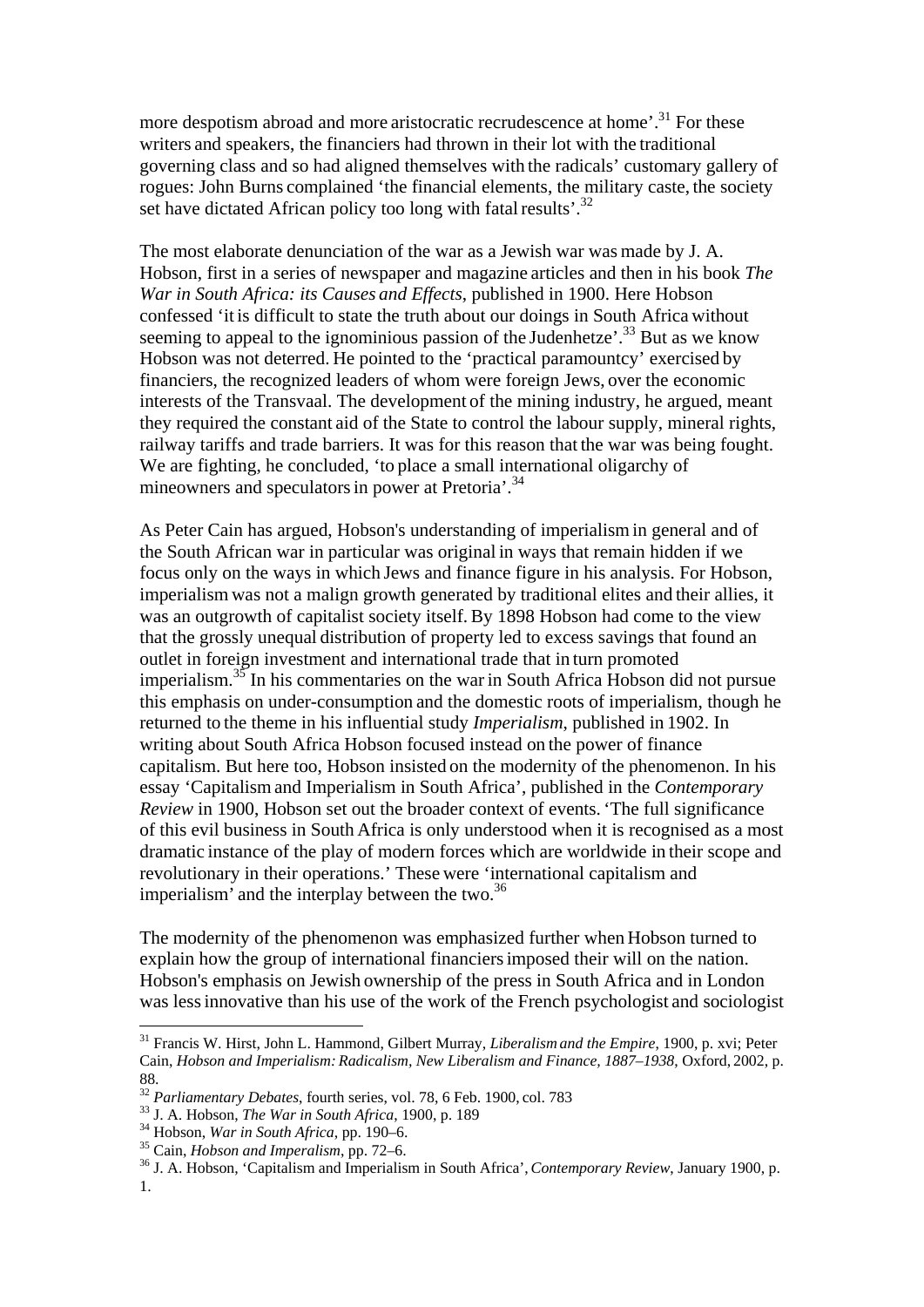Gustave le Bon. Le Bon's *La psychologie desfoules* was first published in 1895 and translated into English a year later. Paradoxically, Le Bon proposed that crowds were not only a feature of modernity but, in their behaviour, were also atavistic expressing 'the unconscious needs and aspirations of the race'.37 In *The Psychology of Jingoism*, published in 1901, Hobson acknowledged Le Bon's work. He characterized jingoism as 'primitive passion, modified and intensified by certain conditions of modern civilisation', namely, the degenerative effects of urban life. City life, he argued, debilitated individual rational judgment and created a populace that craved excitement and sensation. This was the setting in which the mob could be manipulated by the yellow press and the music hall to produce support for race domination and an imperial war. Here Hobson gave a decisively modern twist to the time-honoured radical lament that empire corroded political liberty and civic virtue.<sup>38</sup> In short, what was innovative in Hobson's writings between 1898 and 1902 was his association of empire with modernity, and in 1900 the Jews were right there at the heart of it.

In general, it was not the modernity of empire but the modernity of Jewish emancipation that framed the Anglo-Jewish response to the Boer War. At the core of Jewish emancipation was the Jews' admission to citizenship on terms equal with non-Jews. There was, of course, an implicit assumption here: namely, thatJews had the capacity to act as citizens or subjects and that their particular practices, beliefs and aspirations did not disqualify them from doing so. Opponents of Jewish emancipation, of course, and later anti-Jewish polemicists contended just the opposite. In the words of Goldwin Smith they claimed that Jews could not be patriots.<sup>3</sup>

It was in this context of recurrent if intermittent debate on the Jews that Nathan Adler preached a sermon at the North London Synagogue on 4 November 1899 in which he loudly aligned religious doctrine with imperial patriotism. He pointed out that while, for Jews, the aspiration for peace was second only to their belief in the unity of God it was fully recognized in Jewish teachings that 'certain wars are inevitable', and this war to sustain the interests of 'England's sons in distant lands' was just such a conflict. The *Jewish Chronicle* reported prominently the numbers of Jewish volunteers, printed pages full of photographs of Jews in uniform and reported whenever a Jew was mentioned in dispatches. It calculated that the casualty rate among Jewish troops was nearly double the losses among the troops as a whole. According to the newspaper these figures attested to the exceptional 'zeal and courage' of Jewish troops.<sup>40</sup> Military service in defence of empire was both vindication and the highest expression of Jewish emancipation. The newspaper editorialized that 'no finer object lesson has been displayed to the world of the success which waits upon a policy of wise toleration and justice'. This view wasrepeated in sections of the immigrant press too. *Der Yidisher Ekspres*, a voice of religious orthodoxy and of political Zionism, urged its readership that 'Jews now have the opportunity to show thanks to the country which has taken them in and given them freedom'.<sup>41</sup> Alongside these declarations,

<sup>&</sup>lt;sup>37</sup> Daniel Pick, *Faces of Degeneration: a European Disorder*, Cambridge, 1989, p. 91.<br><sup>38</sup> J. A. Hobson, *The Psychology of Jingoism*, 1901, p. 2. On Jews and the press see The War in South Africa, pp. 215–27.

<sup>39</sup> On Goldwin Smith and the Jews see Feldman, *Englishmen and Jews*, pp. 90–3. It is significant that in 1898 *Reynolds News*repeated parts of Smith's argument; specifically, that the Jews are an Asian people <sup>40</sup> Jewish Chronicle, 23 March 1900, p. 17.<br><sup>41</sup> Der Yidisher Ekspres, 5 Jan. 1900, p. 2; see too J. Jung, Champions of Orthodoxy, 1974, p. 59.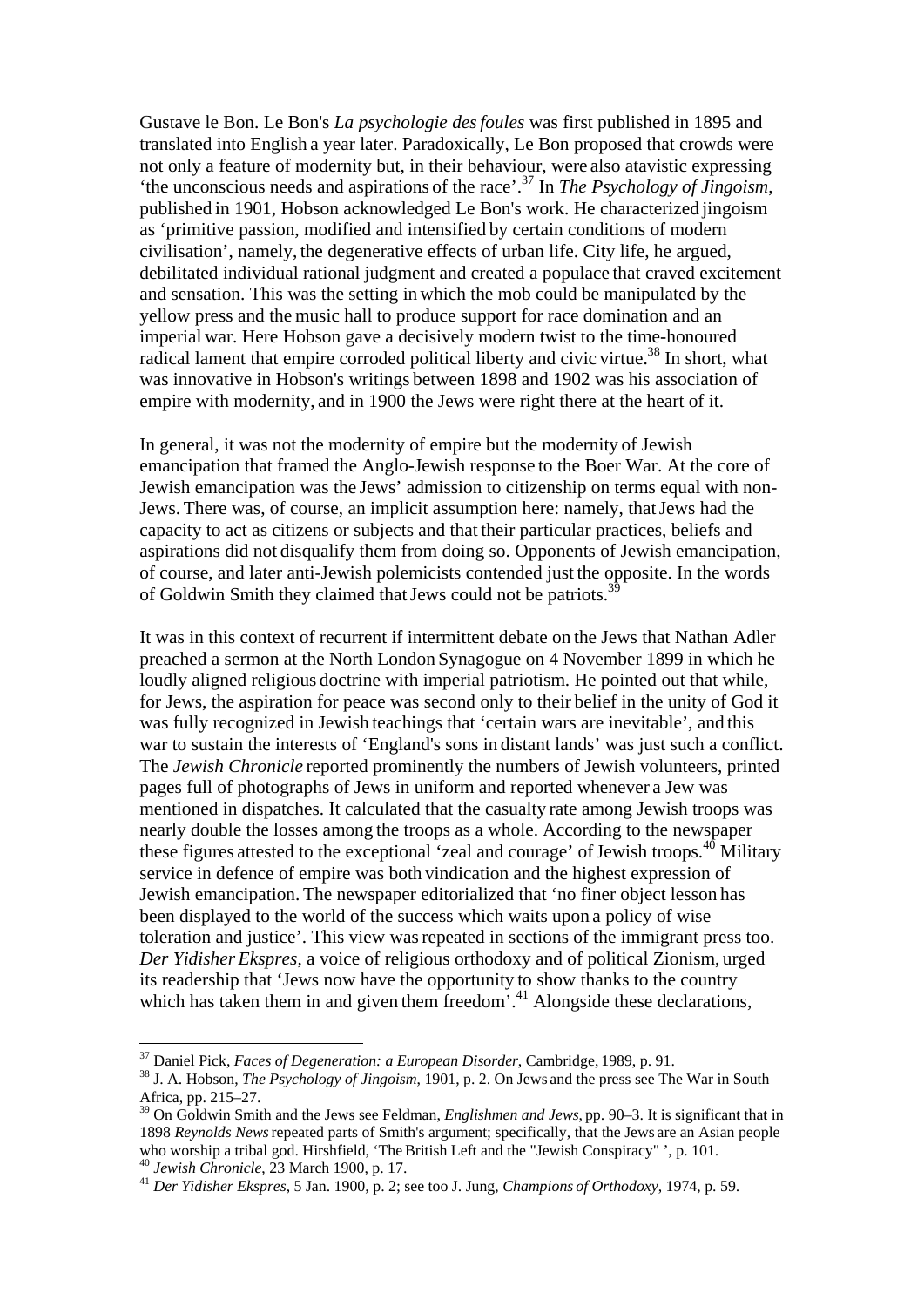however, there was in both newspapers an undercurrent of uneasy concern that at any moment emancipation might be brought into question.<sup>42</sup>

Jewish emancipation, its legacies and anxieties, created a structure within which English Jews responded to the politics of empire. The British Empire provided a field of activity in which Jews were able to justify their emancipation. At the same time, as we have seen, radical opponents of imperial policy vivified criticisms of the Jews as a malign and self-interested minority. This criticism in turn reinforced the anxieties that led Jewsto believe that they had to justify themselves. The demands of empire and of emancipation were two of the fundamental elements that framed the politics of Jewish integration at the beginning of the twentieth century. A third, and equally significant element, was the existence of more than five million Jews in the Russian Empire and Romania: here what was important was both the conditions of their life in eastern Europe and also the rising number of East European Jews – two million between 1880 and 1914 – who emigrated to the United States, Britain, the Cape, Argentine and Palestine. For East European Jewry also collided with the politics of the British Empire.

Most obviously, the campaign for the Aliens Act, a campaign for legislation to stem the flow of Jewish immigrants to Britain, expressed imperial imperatives. It was, perhaps, the most successfulsynthesis of imperialism and social reform. When the Liberal imperialist Lord Rosebery set out his vision of the imperial future in 1893 he stated,

if there is one certainty in the world it is this – that with the growth of emigration and the continual closing of the confines of States to the destitute emigrants of other countries, there is no country in the world that will not be compelled to reconsider its position with regard to pauper immigration, unless it wishes permanently to degrade the status and condition of its own working classes.43

What Rosebery set out in decorous and general terms, Henry Norman MP expressed in more particular and offensive language. He wanted 'to see at the mouth of our great river a notice erected in unmistakeable terms, "No rubbish shot here", this is England, the heart of the Empire'.<sup>44</sup>

Proposals to restrict immigration from eastern Europe first arose as one response to the unemployment and riots that marked winters in London in the mid 1880s. The early advocates of restriction – Arnold White in *Problems of a Great City* and John Burnett, the labour correspondent of the Board of Trade – came to focus on the issue as a corollary of their pre-existing interest in supporting emigration to the British colonies. Even at this point, therefore, the imperial dimension was significant. But after 1900 this was still more the case. The immigration issue had faded in the 1890s but it re-emerged in 1900, stimulated by an interaction of the local housing crisis in the East End of London and the crisis of imperial confidence occasioned by the war in South Africa. The poor stature and physical condition of volunteers to the army

<sup>42</sup> *Jewish Chronicle*, 24 April 1900, pp. 14–15; 11 May 1900, p. 18; *Der Yidisher Ekspres*, 2 Feb. 1900,  $p. 4.$ 

<sup>43</sup> Bernard Gainer, *The Alien Invasion: the Origins of the Aliens Act of 1905*, 1971, pp. 109–10. 44 *East London Observer*, 18 Jan. 1902. p. 1.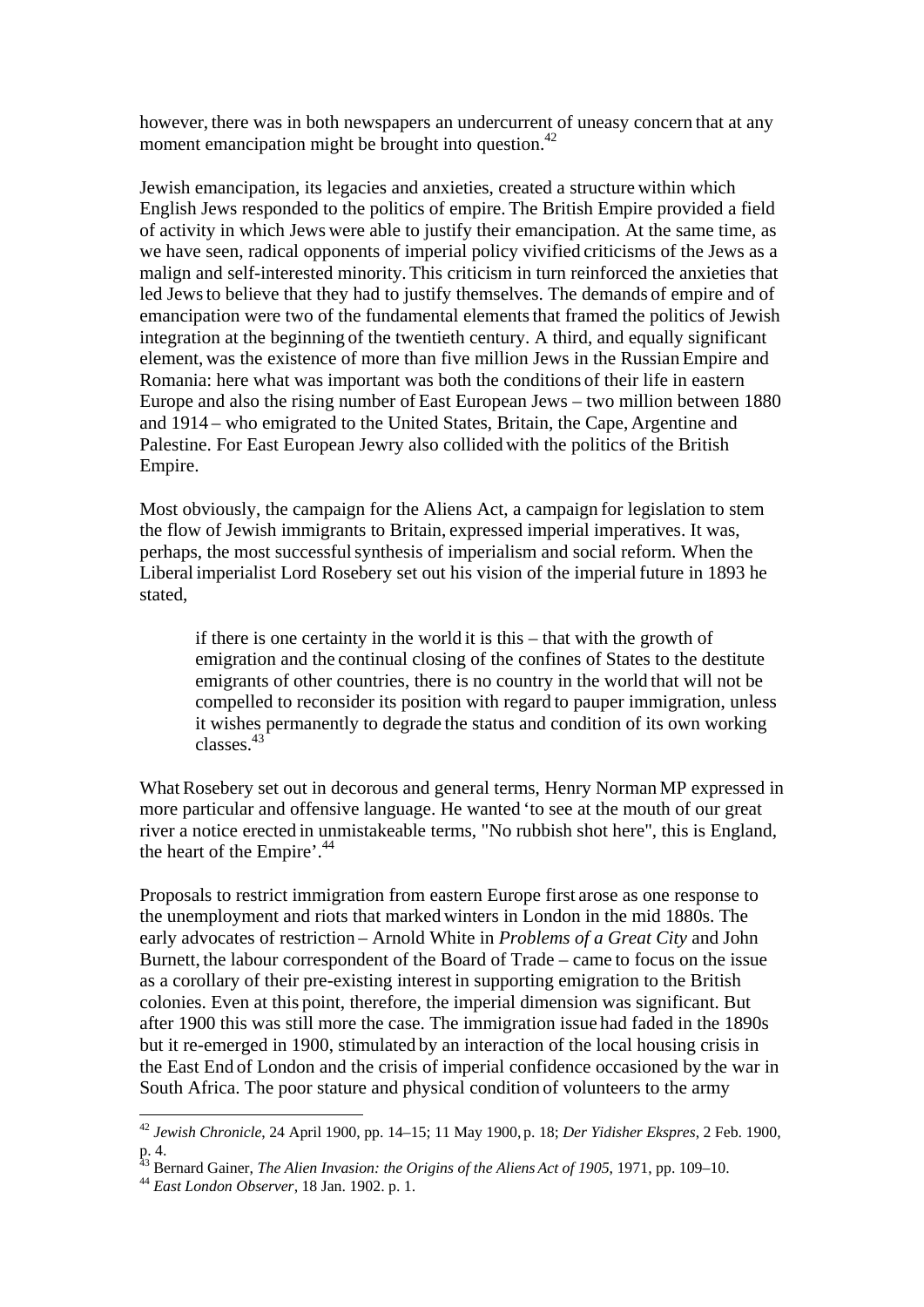seemed both to confirm fears that the national stock was degenerating in the face of city life, and to dramatise the urgent need to attend to the health of the working classes if the nation was to produce a race capable of defending the empire. In this light the annual immigration of thousands of Russian Jews was unwelcome. The immigrants were represented as unskilled, physically feeble, but resilient and willing to work for a pittance. The language of national efficiency in the cause of empire was employed by street orators in the East End, Conservative Members of Parliament and candidates, and by the Home Secretary in the House of Commons. These advocates of an Aliens Act to restrict immigration aligned their cause with other reforms designed to adjust to a world in which Britain'simperial pre-eminence was now being challenged. Germany and the United States, Britain's key competitors, they pointed out, had introduced laws restricting immigration. The advocates of free immigration, they claimed, were sentimentalists, out of date, hanging on to inappropriate ideals and unwilling to face new realities.45

This accusation was only a partial truth. In these years there was a growing tendency for English Jews to defend free immigration in imperial terms. In effect, this meant a shift from a focus on the work ethic and Smilesian virtues of the male immigrants, to the sturdy physique, keen intelligence and loyal patriotismof their English-born children.46 This re-evaluation of the immigrants can be traced to the Interdepartmental Committee on Physical Deterioration in 1904. The creation of the committee was a direct response to the condition of volunteers during the Boer War. One member, Colonel Fox, gathered evidence in the East End of London, asking head-teachers their opinion ofthe children of Russian, Polish and Romanian Jews. He reported,'all agreed that they were of good physique, that they were of higher intelligence than our children, and that they were better fed by their mothers, who were more thrifty, and understood the art of feeding and bringing up the children much better than the English mothers'. $47$  Indeed, the child-rearing skills of Jewish mothers were much praised by the committee. This was particularly important because the committee witnessed a significant victory of environmentalists over eugenists. It was not the determinations of heredity but the contingencies of social conditions that produced degeneracy.48 Above all, the Committee's report highlighted the importance of nutrition among children. One outcome was the legislation in 1906 that provided free school meals to children from poor families. General Sir Frederick Maurice, who had been instrumental in revealing the poor health of volunteers, praised Jewish mothers for the greater length of time they breast-fed their children. Of course, male virtue underpinned female good conduct. The figure of the hardworking Jew was used to berate the British working man.Jewish husbands, it was said, only reluctantly sent their wivesto work, whereas their Gentile counterparts were happy to loaf around and live off their wives' earnings. The implication was clear: if only the British working man were more like hisJewish counterpart, the safer the empire would be. Empire had

<sup>&</sup>lt;sup>45</sup> This paragraph draws on Feldman, *Englishmen and Jews*, pp. 268–76.<br><sup>46</sup> See for example Myer Jack Landa, *The Alien Problem and its Remedy*, 1911, p. 141.<br><sup>47</sup> PP1904 XXXII, *Report of the Interdepartmental Committe* 

<sup>10–15;</sup> on Jewish mothers and babies see Lara Marks, *Model Mothers: Jewish Mothers and Maternity Provision in East London, 1870–1939*, Oxford, 1994.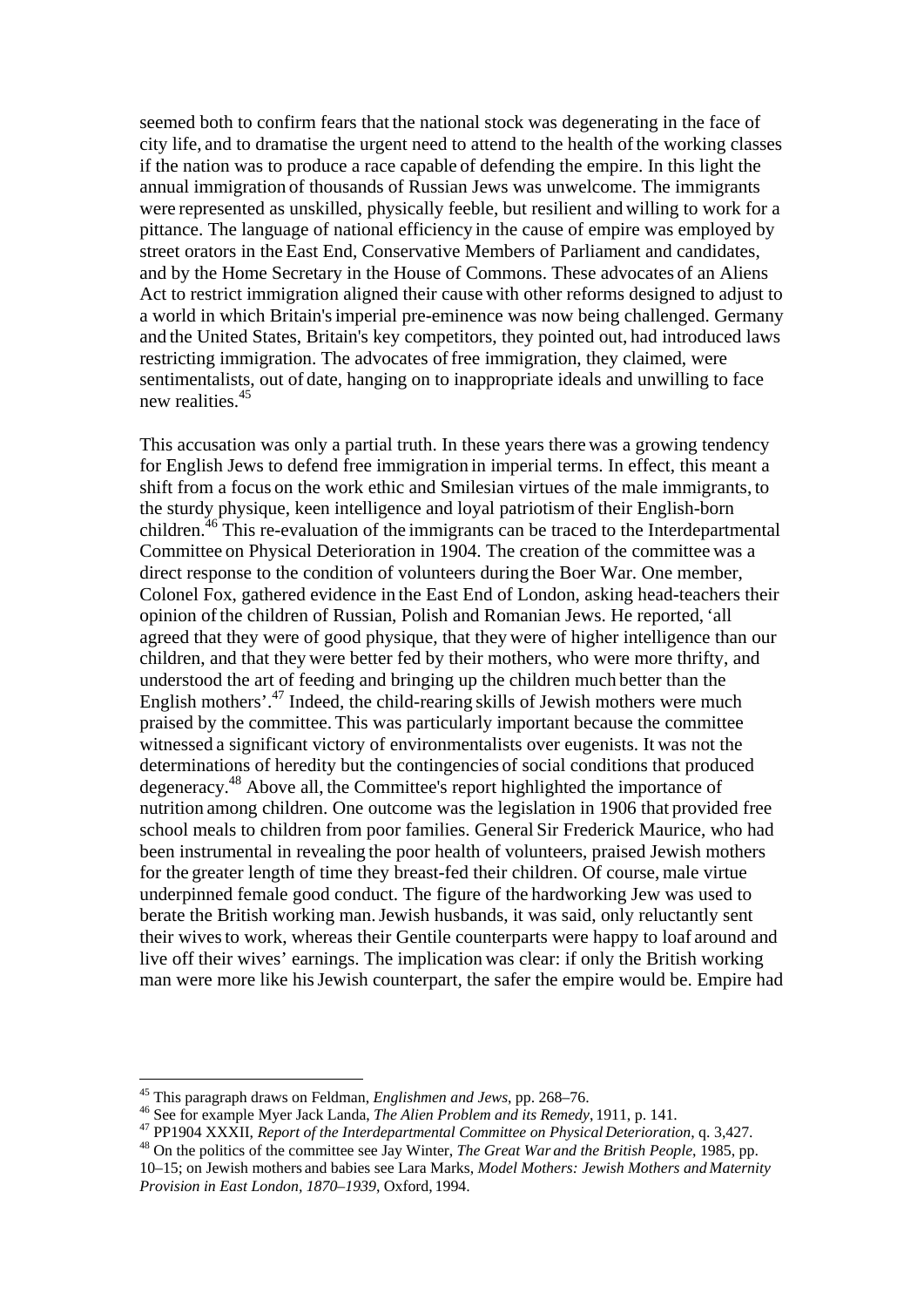become central not only to the assault on Jewish immigrants but also to their defence.49

Thus far we have examined the ways in which the British Empire, Jewish emancipation and both the presence and shadow of Russian Jewry, set the terms for the interpolation of Jews in British political controversy at the onset of the twentieth century. All these elements came together in August 1903 in a plan to establish a Jewish settlement in British East Africa. Here, in a territory that was sometimes imagined as the size of Ireland and sometimes as equivalent to Yorkshire, the Jews would enjoy something like 'Home Rule': domestic self-government, within the British Empire.<sup>50</sup> The plan was the outcome of negotiations between Theodor Herzl, the Zionist leader, Leopold Greenberg, his lieutenant in Britain, on one side, and the Foreign Office on the other.

On 14 August 1903, Sir Clement Hill, head of the Africa section at the Foreign Office, wrote to Greenberg to inform him that Lord Lansdowne, the Foreign Secretary, would entertain favourably proposals for a settlement in East Africa in which Jews would be able to observe their national customs, if the Zionists and the British government could agree on a site. The letter wastimed so that Herzl would be able to read its contents to the Sixth Zionist Congress that was due to meet in Basle at the end of the month. The offer, or more precisely Herzl's favourable consideration of the offer, proved deeply divisive among Zionists. A large part of the Congress supported the argument that Zionists had no business pursuing any goal other than a Jewish national home in or near Palestine. In the words of Moses Gaster, the *haham*, the religious head, of Britain's sephardi Jews, 'Zionismis not called upon to provide temporary measures of relief'. Ultimately, however, Herzl won majority support for a commission of inquiry into the British proposition.<sup>51</sup>

The British offer of a piece of East Africa originated in informal conversations in April and May 1903 between the Colonial Secretary,Joseph Chamberlain, and first Herzl and then Greenberg. Initially, in April 1903, Herzl had rejected Chamberlain's suggestion.<sup>52</sup> However, two crucial events operated to change his mind. First, there was news in mid May of the horrific pogrom at Kishiniev, the capital of Bessarabia, that had occurred at Easter and, second, the Royal Commission on Alien Immigration prepared the report which eventually it submitted in August. According to the official reports the events at Kishiniev left forty-nine dead, 500 injured and 2,000 families rendered homeless. It was not merely the barbarity of events in Kishiniev that had an impact on Jews, but also the apparent complicity of the Russian authorities in the slaughter and mayhem. At that moment, the idea that there could be a liberal solution to the Jewish problem in Russia required Herculean optimism.<sup>53</sup> At the same time, it

 $49$  Renort of the Interdepartmental Committee on Physical Deterioration, q. 327.

<sup>&</sup>lt;sup>50</sup> Israel Zangwill used the term 'Home Rule' in a speech at the Great Assembly Hall in Mile End in September 1903. *Speeches, Articles and Letters of Israel Zangwill*, ed. Maurice Simon, 1937, p. 182; see too FO 2/807/324, 11 Aug. 1903, Jewish Colony in East Africa; FO 2/845/32, January 1904.

<sup>&</sup>lt;sup>51</sup> Jewish Chronicle, 28 Aug. 1903; an indispensable account of the pre-history, history and aftermath of the East Africa offer can be found in Robert G. Weisbord, *African Zion: the Attempt to Establish a Jewish Colony in the East Africa Protectorate, 1903–05*, Philadephia, 1968; David Vital, *Zionism: the Formative Years*, Oxford, 1982, pp. 267–443. 52 Julian Amery, *The Life of Joseph Chamberlain*, vol. iv, 1951, pp. 259–66; Weisbord, *African Zion*, p.

<sup>61.</sup> 

<sup>53</sup> *Jewish Chronicle*, 22 May 1903, pp. 8–9.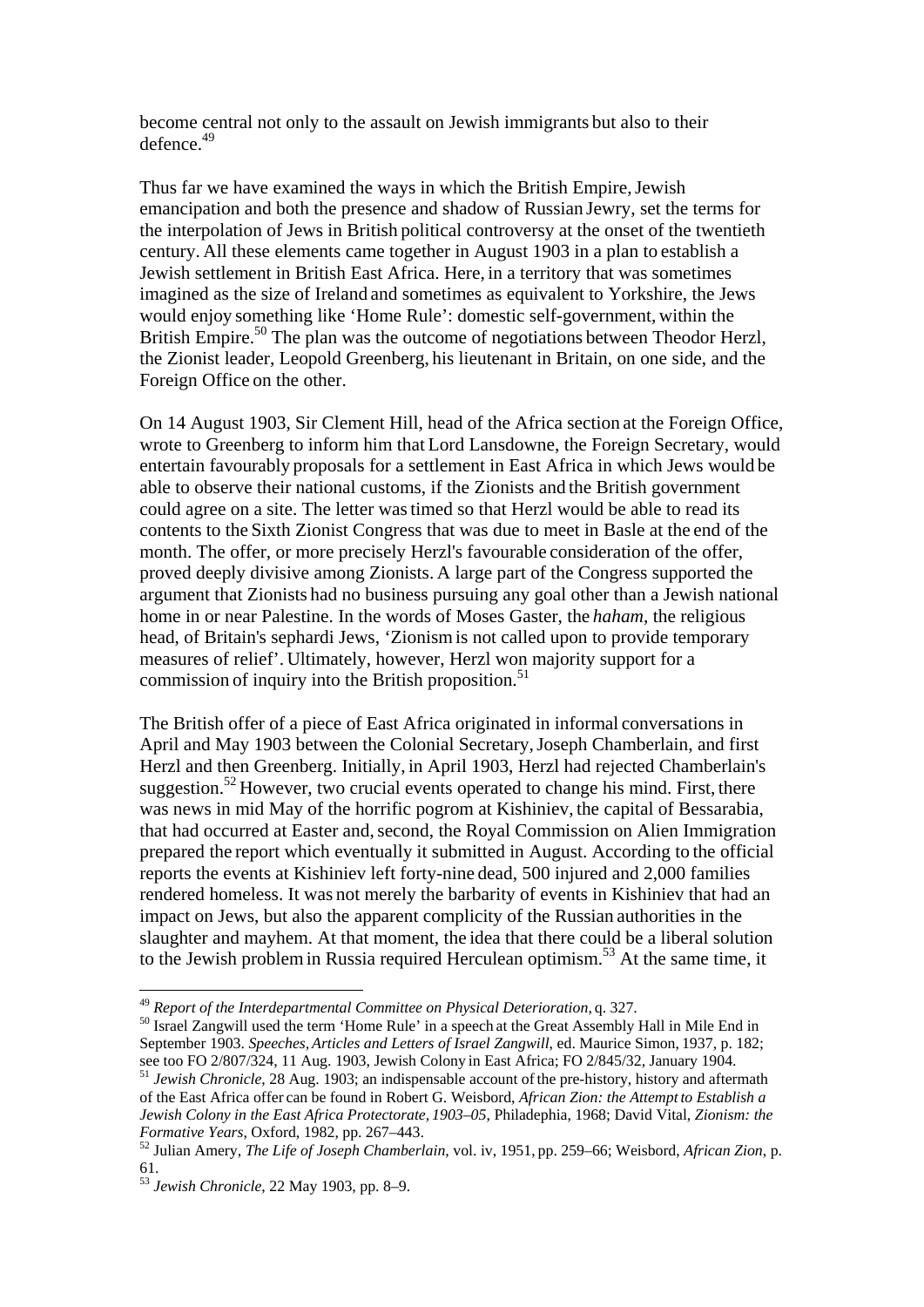was a foregone conclusion that the Royal Commission would recommend a measure of restriction. These events provided the terms in which Herzl presented the British offer to the Zionist Congress.'The countries to which ... immigration has hitherto been chiefly directed have begun to close their doors while, or because,Jewish distress in Eastern Europe is on the increase.<sup>54</sup>

Herzl had been a witness before the Royal Commission on Alien Immigration. Here he had connected the spread and development of the Jewish problem in western Europe to the impact of immigration from the east. He quoted from his book *Der Judenstaat*, published in 1896. 'The Jewish question exists wherever Jews live in perceptible numbers. Where it does not exist it is carried by Jews in the course of their migrations. We naturally move to those places where we are not persecuted, and there our presence produces persecution.' In 1903 he was able to tell hisinterlocutors that he saw this process currently at work in France, in the United States and in Britain.<sup>55</sup> The English Zionist Israel Zangwill agreed. Anti-Semitism, he observed, was beginning to appear in the countries associated with freedom. The solution, they argued, was to provide the Jews with a legally recognized home. Ideologists of Jewish emancipation such as the journalist Lucien Wolf maintained that anti-Semitism was, as Wolf wrote in the *Encyclopaedia Britannica*, 'a mere atavistic revival of the Jewhatred of the middle ages'. Zionists such as Zangwill echoed this when they said that 'anti-Semitism was a survival from the dark ages'. But, Zangwill argued, anti-Semitism was more than this; it was also an authentic product of the modern world, fuelled by 'commercial jealousy' and 'the crude logic of Demos and demagogues'.<sup>56</sup>

Israel Zangwill was by this time a novelist and playwright, popular both in Britain, where he lived, and in the United States.<sup>57</sup> He was a whole-hearted advocate of Jewish settlement in East Africa. His speeches and journalism on the subject provide an illuminating instance of the ways in which the politics of emancipation, empire and Russian Jewry all came together in reactions to the East Africa offer, one inflecting the other. First, Zangwill was glad to align the cause of Zionism with the interests of the British Empire. In part, this was because the East Africa offer meant that the world's pre-eminent power had recognized the Zionist Congress and was willing to deal with it. In part, too it was because he was a British imperialist as well as a Zionist. Zangwill pointed out that the British Empire was in its infancy and though vast on the map its white colonists numbered just twelve millions.<sup>58</sup>

The attraction was not only colonization but also commerce, profit and modernity. According to Zangwill, the Zionist answerto these problems was in tune with the new times. In his 1899 lecture on Zionism, Zangwill set forth his vision of modernity.'The world's childhood is passing, with all it charming fantastic visions of fairies and fiends, and even in Jerusalem Whitman's "years of the modern, years of the unperformed", must have their tardy turn.' 'Steam and electricity must transform the

<sup>&</sup>lt;sup>54</sup> Jewish Chronicle, 28 Aug. 1903, supplement, p. ii.<br><sup>55</sup> Royal Commission on Alien Immigration, q. 6,244.<br><sup>56</sup> For Zangwill see, *Speeches*, ed. Simon, p. 153; Israel Zangwill, 'The Return to Palestine', *New Liberal Review*, December 1901, p. 617; *Jewish Chronicle*, 27 Feb. 1903, p. 12; Lucien Wolf, 'Anti-Semitism', reproduced from the *Encyclopaedia Britannica*, 11th edn, 1911, in *Essays in Jewish History* 

*by Lucien Wolff, ed. Cecil Rotherson, Dreamer of the Ghetto. The Life and Works of Israel Zangwill, 1990, pp. 106–10.*<br><sup>58</sup> *Speeches*, ed. Simon, pp. 181–2, 193–5.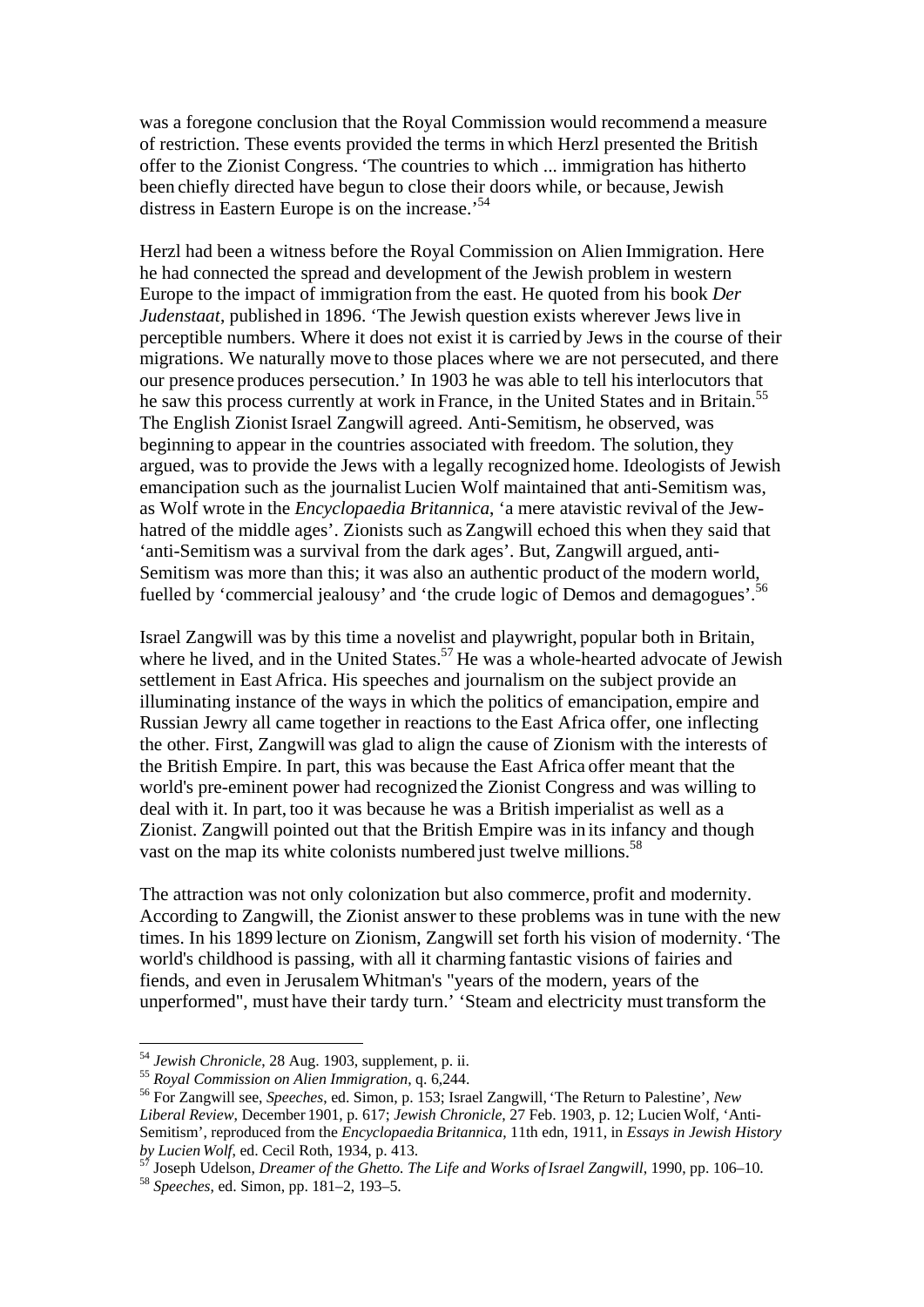problem of Israel', he announced.<sup>59</sup> Zangwill delighted in the advanced communications that, he imagined, the East African highlands enjoyed. The land was connected to the world beyond by regular steamers on Lake Victoria, by the telegraph and most important by the railway. The railway line from Mombasa had yet to make a profit. What the country needed was an influx of Jews to render East Africa as prosperous and profitable as the Cape.<sup>60</sup>

But if this was one dimension of Zangwill's enthusiasm for East Africa it was not the only one. In April 1905, as the Zionist movement retreated from the East Africa offer, Zangwill founded the Jewish Territorial Organisation to continue its pursuit.In doing so he pointed to 'the vital needs of the Jewish people at the present time'. He told his audience in Manchester:

A few months ago you might have seen our prisoners of the Pale celebrate their feast of Chanucah, their Thanksgiving or Independence Day. The irony of it! These downtrodden cringing victims of the Ghetto celebrating the victory of Judas Maccabeus. ... What a shadow-world the Jew lives in! Is it not about time Rip van Winkle woke up and took stock of things and himself?

Since the land of Israel was unobtainable, 'any territory which was Jewish', Zangwill argued, 'under a Jewish flag would save the Jews' body and the Jews' soul'.<sup>61</sup>

In fact, well before Zangwill made this speech the East Africa proposal had ceased to be attainable. By the end of 1903 neither the Foreign Office nor the Colonial Office nor the British HighCommissioner in East Africa could muster any enthusiasm for the project. But before accounting for this turn we need first to ask why the British government had entertained the proposal in the first place. It is at this point that the history of Zionism collides with the history of colonialism and specifically with the history of expropriation and settlement. Earl Percy, Parliamentary Secretary at the Foreign Office, was explicit on this point when the matter was debated in Parliament in 1904. When the offer was made to the Zionists, he explained,

There was a great dearth of applications from settlers for land in East Africa. It had been stated over and over again in debates on the financial position of the Protectorates that if they ever were to pay their way and if this country was ever to get back anything like value for the vast sums that had been expended on these territories, the first requisite was to attract settlers and capital to the country.62

Above all, the British government was anxious to recoup the £5m it had invested building the railway from Mombasa to Nairobi and then on to Lake Victoria, and this was to be achieved by the allocation of land to farmers and from tax revenues. To this end, the Crown Land Ordinance of 1902 had proclaimed all vacant land to be Crown land, which could be sold to Europeans so long as it was not occupied. However, since

<sup>&</sup>lt;sup>59</sup> Speeches, ed. Simon, p.151.

<sup>59</sup> *Speeches*, ed. Simon, p.151. 60 *Speeches*, ed. Simon, p. 215. 61 *Speeches*, ed. Simon, p. 199. 62 *Parliamentary Debates*, fourth series, vol. 136, 20 June 1904, col. 572; see too Lord Lansdowne's comments in PP 1904 LXII,*Correspondence Relating to the Resignation of Sir Charles Eliot*, p. 525.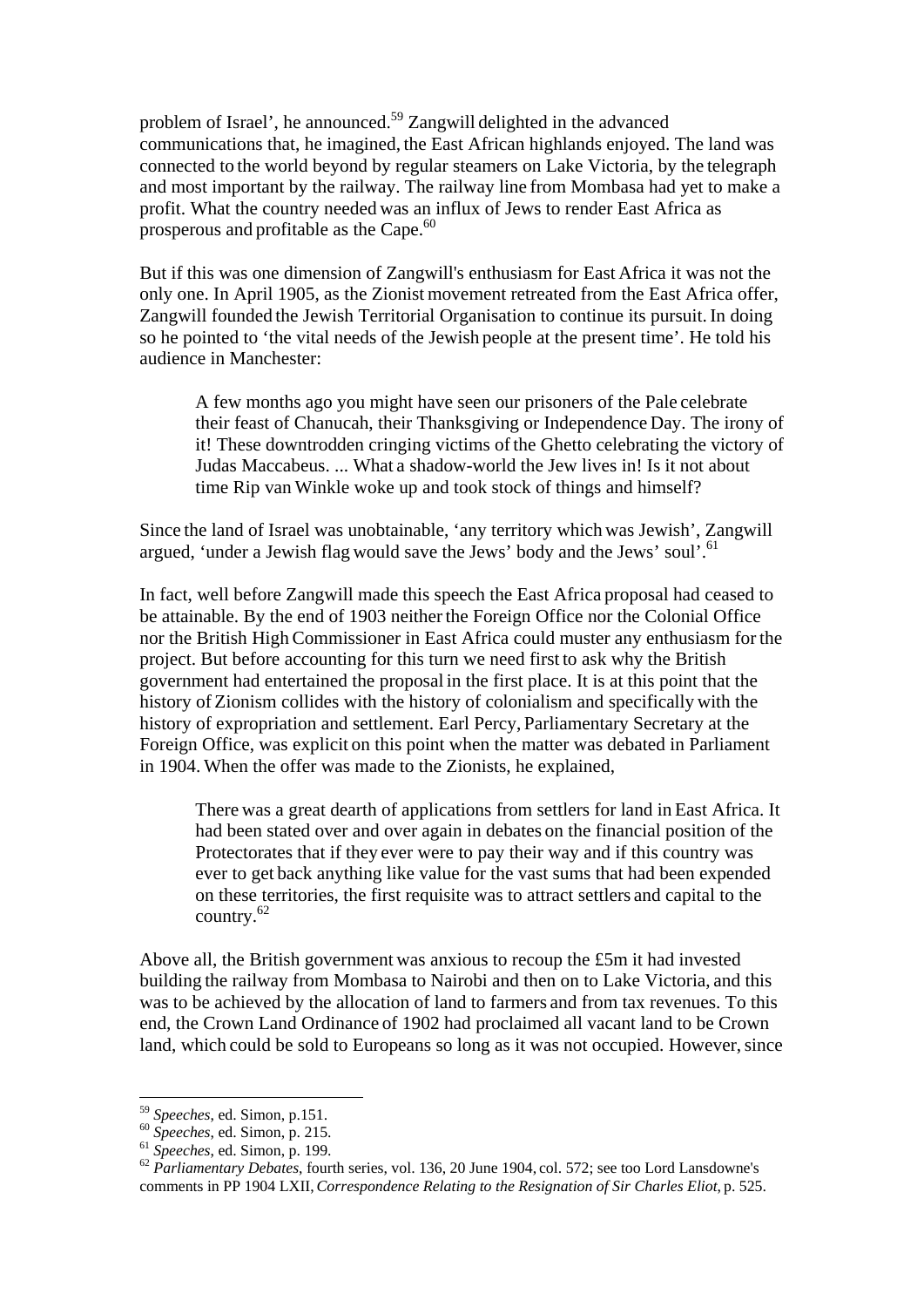the Masai and Kikuyu inhabitants were mobile pastoralists any narrow understanding of occupation would inevitably undermine the indigenous economies.<sup>63</sup>

The High Commissioner for East Africa, Sir Charles Eliot, was concerned at the slow pace of settlement. He wrote to Lord Lansdowne asking him to combat 'the widely spread impression that it [East Africa] is a pestilential swamp'. Contrary to those officials who wanted Indian settlement in East Africa (that, in the words of Sir Harry Johnson, it should become the America of the Hindu), Eliot insisted to Lansdowne that 'the East African highlands are for the most part a White Man's country'.<sup>64</sup> But the politics of land in the highlands reflected not only different visions of the future there but also overlapping jurisdictions within the government and different priorities held by the High Commissioner, some of his officials, the Foreign Office and the Treasury. Eliot remonstrated that his efforts to promote settlement were hindered by the rule that required him to refer to London any proposals to grant a tract of land larger than 1,000 acres. A number of settlers, he reported, had withdrawn their interest when confronted with officialdom in this way and he wrote home asking for 'more discretion in selling land'. This was something Lansdowne could not have allowed even had he wanted to do so. The Treasury regarded the land as an asset that would increase in value with the development of British East Africa. Accordingly, it opposed the sale of more than the minimum required to attract permanent settlers. Under pressure, Lansdowne instructed Eliot to offer for sale no more than a quarter of the land within the railway zone.<sup>65</sup> At the same time, Lansdowne's caution was reinforced by some of Eliot's subordinates, as well as by Liberals in Parliament such as David Lloyd George, all of whom were more sympathetic than the Commissioner to the Masai's need for grazing land.<sup>66</sup>

To attract white settlers as best he could, in May 1903 Eliot publicized his intention to issue grants of unoccupied land at a nominal rent for ten years. The land he had in mind waslocated one mile each side of the railway and, significantly, it encompassed the Mau Escarpment, the area which Chamberlain (unbeknown to Eliot) had encouraged Greenberg and Herzl to consider as suitable for Zionist colonization.<sup>67</sup>

At the same time, the Foreign Office discussed the possibility of bringing in Finns as well as Jews. It also issued 500 square miles to a private company, the East Africa Syndicate, allowed a grant of 100,000 acres to Lord Delamere, and entered into negotiations for a similarly large territory with two South African investors who

<sup>63</sup> National Archives, FO 2/807/30, Treasury to Under Secretary of State Foreign Office, 14 May 1903; FO 2/785/155, Eliot to Lansdowne, 7 Oct. 1903; Robert L. Tignor, *The Colonial Transformation of Kenya: the Kamba, Kikuyu and Masai from 1900 to1939*, Princeton NJ, 1976, pp. 26–30; A. Fiona D.

 $^{64}$  Gordon Hudson Mungeam, *British Rule in Kenya, 1895–1912*, Oxford, 1966, p. 103.<br><sup>65</sup> National Archives, FO 2/807/30, Treasury to Under Secretary of State Foreign Office, 14 May 1903; FO 2/807/284, Eliot to Lansdowne, 29 July 1903 refers to a despatch from Lansdowne to Eliot setting out the rule regarding how much land could be sold; FO 2/807/308-13, Eliot to Lansdowne, 10 August 1903.

<sup>66</sup> PP1904 LXII, *Correspondence Relating to the Resignation of SirCharles Eliot*, pp. 6–7;

*Parliamentary Debates*, fourth series, vol. 136, 25 May 1904, col. 579.<br><sup>67</sup> FO 2/807/29, 14 May 1903; FO 2/807/142, Free grants of land – Sir C. Eliot, 12 June 1903.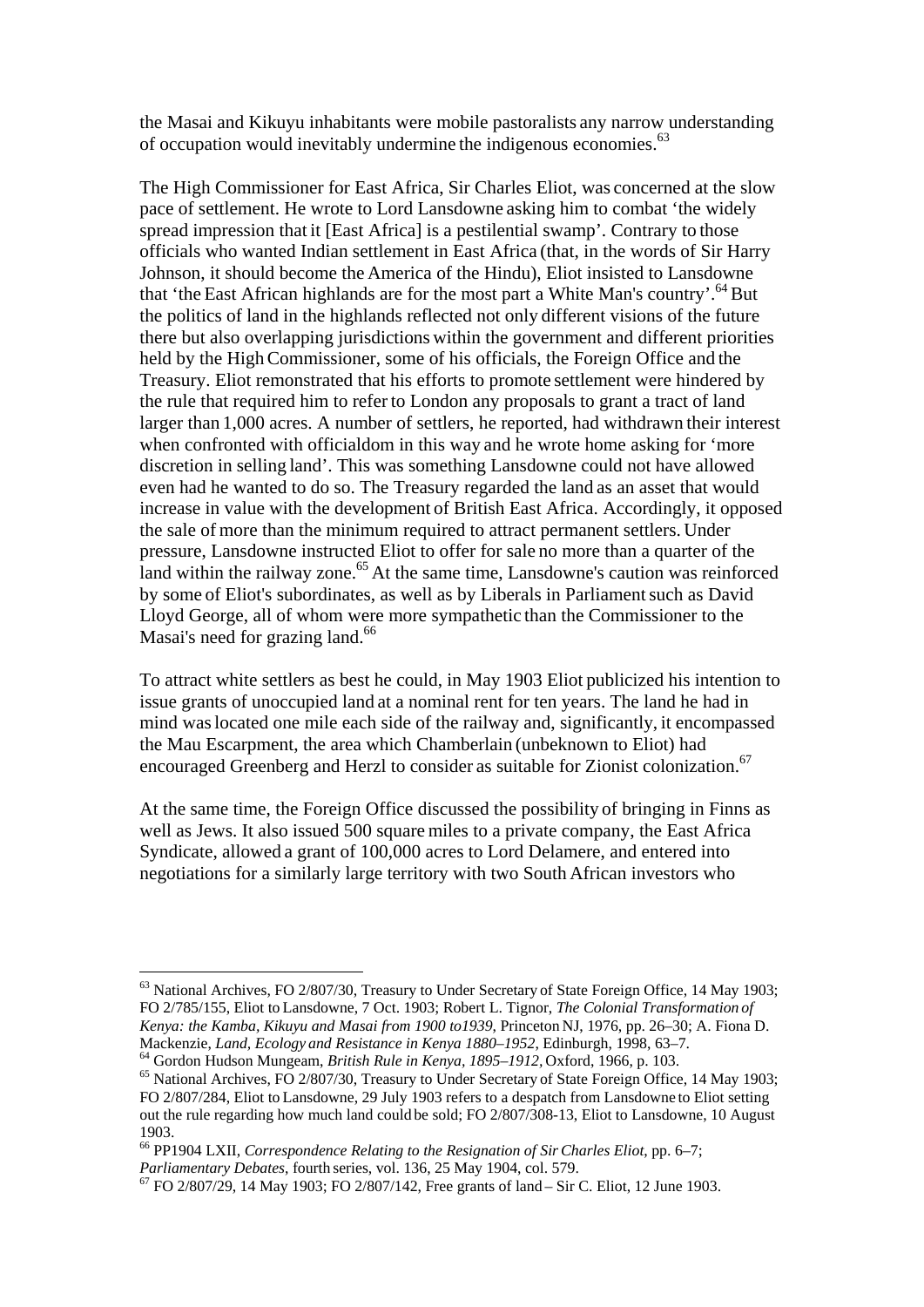wanted then to sell on the land to settlersin smaller parcels. The offer to Herzl, was thus made in the context of other attempts to recruit white settlers to East Africa.<sup>68</sup>

When news reached Nairobi of the offer to the Zionists the existing settler community reacted with extreme hostility. Although no precise offer had been made, it was universally assumed that the land in question was the highly desirable well-connected Mau escarpment south east of Nairobi. Lord Delamere immediately sent a telegram to *The Times*: 'Feeling here very strong against introduction of alien Jews. Railway frontage fit forBritish colonisation 260 miles. Foreign Office proposes give 200 miles best to undesirable aliens.'69 This reference to undesirable aliens was, of course, an echo of the contemporaneous debate on Jewish immigration to Britain. At a protest meeting held in Nairobi on 29 August these connections became still clearer. Dr Atkinson, who had been voted to chair the meeting,rose to say that 'it had been proved that Jews rendered themselves quite obnoxious to the people of every country they went to'; and, rhetorically, asked whether it was fair of the government to flood the land with 'pauper aliens'. Another speaker had anticipated trouble with the natives ifthe Jews came. This was because the natives would soon realise that the Jews were 'not white men according to their own ideas but would be influenced by them and their low code of morals<sup> $\frac{70}{10}$ </sup>

Eliot's concerns, at one level, were more pragmatic. First, if the Protectorate did not begin to pay its way there was a risk that a radical government would cut its grant in aid. Ifthat happened, he explained, 'We should simply collapse, and it is better to be supported by Jews than to do that'. He advised Delamere, 'the best way of practically defeating the Jewish scheme is to increase the number of British immigrants'.<sup>71</sup> Eliot now set out both to provide the better sort of white person he wanted and also to dish the Jews' project. In the autumn of 1903 he sent a representative to South Africa in a successful effort to recruit settlers, many of them Boers, fleeing the economic depression and social dislocation that followed the South African war.72 At the same time, Eliot proposed to the Foreign Office that if there were to be a Jewish settlement it should be located at a greater distance from the railway line. This, he suggested, would prevent 'friction between the Jews and other European settlers' and would help 'open up' new districts, stimulate trade and so make them 'profitable for revenue'. By October this idea had solidified into the proposal to offer the Jews the Uasin Gishu plateau in the north-west of the protectorate. Eliot conceded that he found the place disagreeably cold but, he imagined, the East European Jews would not.<sup>73</sup>

In an essay published a year later Eliot explained the reasonsfor his opposition to Jewish immigration to East Africa.

the scheme ... was tantamount to reproducing in East Africa the very conditions which have caused so much distress in eastern Europe – that is to

<sup>68</sup> Mungeam, *British Rule in Kenya*, p. 104. 69 *Jewish Chronicle*, 4 Sept. 1903, p. 15. This was a widespread assumption. See the *African Standard*, published in Mombasa, quoted in the Jewish Chronicle, 2 Oct. 1903, p. 13.<br>
<sup>70</sup> Jewish Chronicle, 9 Oct. 1903, pp. 11–12<br>
<sup>71</sup> Quoted in Julius Carlebach, Jews of Nairobi 1903–62, Nairobi, 1962, p. 19.<br>
<sup>72</sup> Brian M. Du T

Lansdowne, 4 Oct. 1903.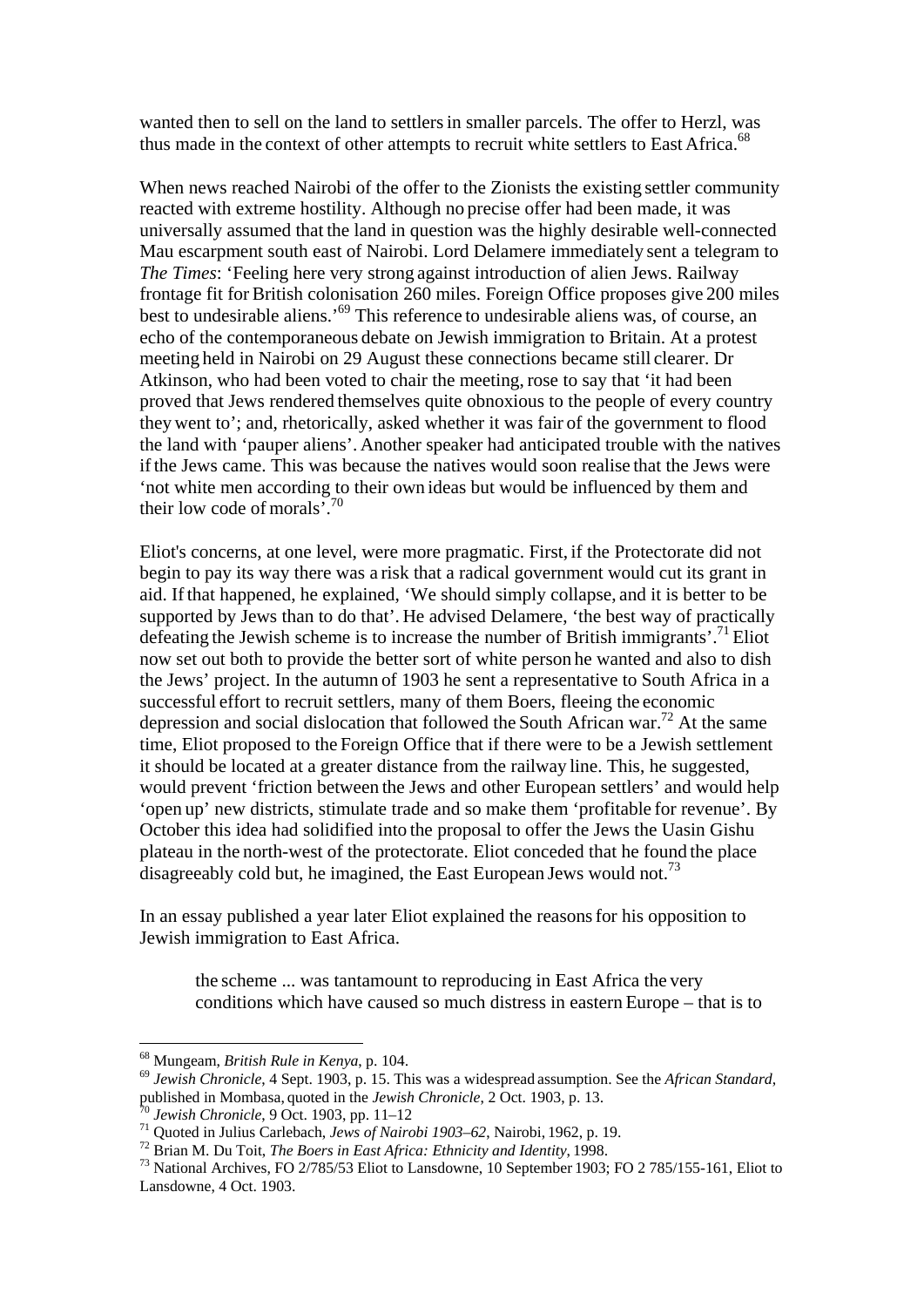say the existence of a compact mass of Israelites, differing in language and customs from the surrounding population, to whom they are likely to be superior in business capacity but inferior in fighting power. To my mind it is best to frankly recognise that such conditions can never exist without danger to the public peace. $74$ 

Once again, we find the debate on the legacy of Jewish emancipation and on Jewish immigration transposed to East Africa. There were similar concerns in London. Here officials deliberated whether the projected settlement would constitute an 'imperium in imperio', they commented on the 'low level of civilisation' among East European Jews, and the apparently inevitable (and regrettable) appearance of anti-Semitism wherever Jews settled in large numbers. Reflecting these discussions Lord Lansdowne echoed Eliot's concerns. He wrote: 'I am not surprised that you should be reluctant to give up to a colony of Jewish settlers some of the most valuable portions of the Protectorate<sup>,75</sup>

By the end of 1903 the prospects for white settlement looked far better than they had in the preceding spring. In Novemberthe officer commanding British troops in the Protectorate noted the 'rush for land' while asking for 1000 acres for himself.<sup>76</sup> Percy reflected this new reality when he reported to the House of Commons that all the most valuable land nearthe railway had been taken up. This was the land which in August and September 1903 many people had assumed to have been marked down for the Zionists. Greenberg was told as much in an interview at the Foreign Office in January 1904. The only offer on the table now, he was informed, was a territory in 'the remoter regions of the protectorate'.<sup>77</sup> This was Eliot's idea of the Uasin Gishu plateau. The new Colonial Secretary, Alfred Lyttleton, was consulted at this point. He had no enthusiasm for the project but he was also complacent. He thought 'it highly probable that the promoters, when they realise the enormous expense in planting a colony in so remote a district will scarcely desire to attempt it'.<sup>78</sup> And so it came to pass. The Zionist commission sent to East Africa to survey the land in 1904 returned with a negative report.<sup>79</sup>

The history of the British offer to the Zionists points the way to some answers to the two questions with which we began this essay: how does the postcolonial perspective change our understanding of the Jewish past? and, what happens to postcolonial studies when it encompasses the Jews? Jewish historiography has placed the East Africa offer in relation to internal debates within Zionism and as an episode during which British attitudes to the Jews were played out. The problems of colonization and settlement and the ways they impinged on the relationship in Europe between the British government and the Zionists are peripheral concerns, if they are addressed at

<sup>74</sup> Charles Eliot, 'The East Africa Protectorate as a EuropeanColony', *Nineteenth Century and After*, September 1904, pp. 384–5.<br><sup>75</sup> National Archives, FO 2/785/59, Minutes. Sir C. Eliot No.430, 10 Sept. 1903; FO 2/785/125

Lansdowne to Eliot, 15 Oct. 1903.<br><sup>76</sup> National Archives, FO 2/807/622, E.G. Harrison to Sir C. Eliot, 17 Nov. 1903.

<sup>&</sup>lt;sup>77</sup> Parliamentary Debates, fourth series, 136, 20 June 1904, cols 573-4; National Archives, FO 2/845/32; FO 2/845/63 Draft Colonial Office, 12 Jan. 1904<br><sup>78</sup> National Archives, FO 2/845/133, Under Secretary of State, Colonial Office to Under Secretary of

State, Foreign Office, 19 Jan. 1904<br><sup>79</sup> Weisbord, *Africa Zion* provides a full account of the slow death of the proposal.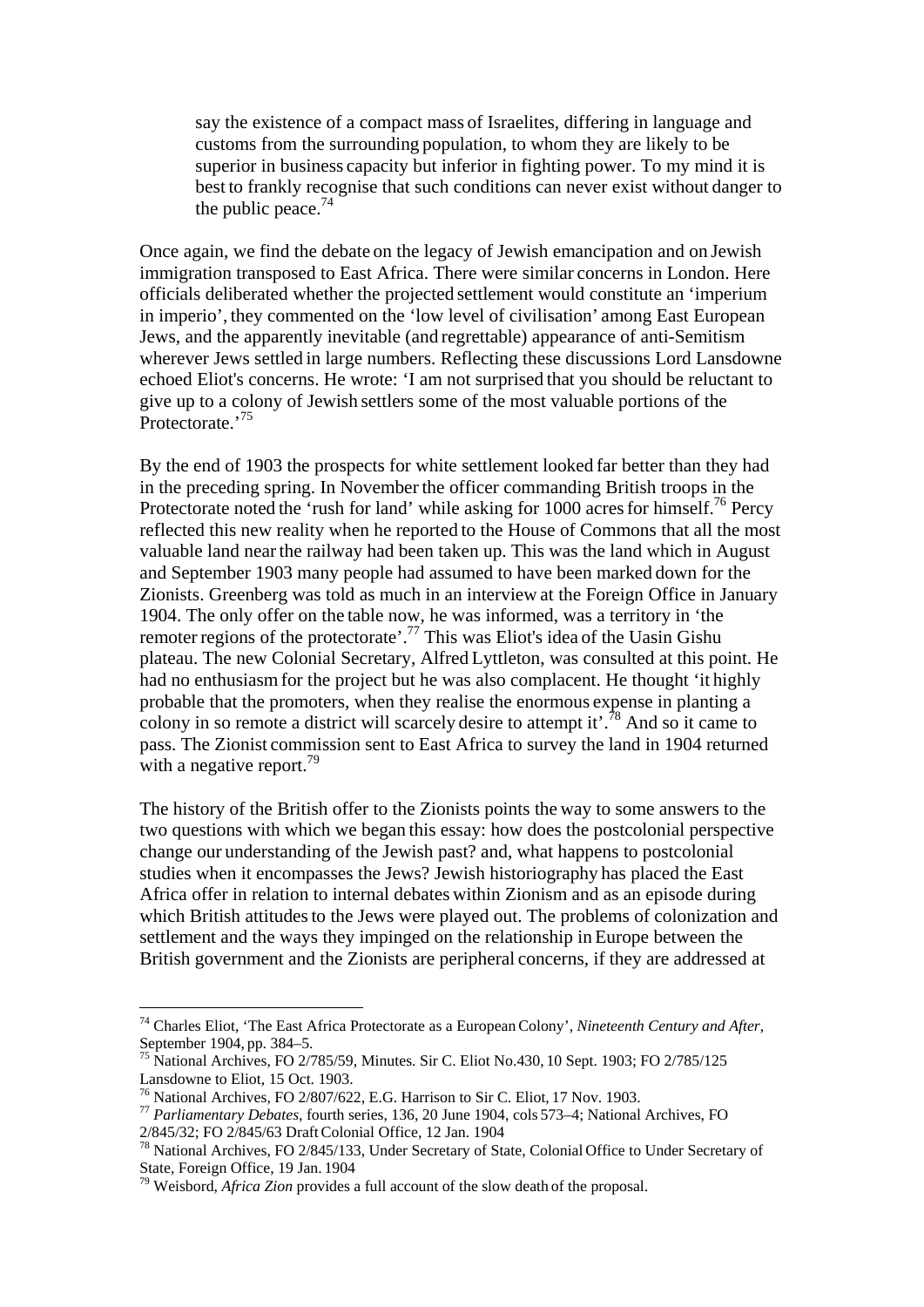all.<sup>80</sup> It is a perspective which fails to account for some simple but central questions raised by the episode: why the offer was made, why it was changed and why it failed. As we have seen, British policy towards the Zionists in Europe, in all its phases, was shaped by their overriding aim to expropriate, alienate and settle the land in East Africa. Moreover, Zionists such as Zangwill and Greenberg aligned themselves enthusiastically with the imperial project in East Africa. Strikingly and conveniently, Zangwill imagined East Africa simply as empty: 'we need a land [and] East Africa needs a population', he asserted. $81$  His concern to rescue Russian Jewry and his identification with the imperial project led him literally to disregard the native inhabitants. He was not alone in doing so. An anonymous journalist wrote in the *Jewish Chronicle* in September 1903: 'It is land without a people to be offered to a people without a land ... The only inhabitants are a few nomadic Masai. The Masai are not a formidable element.'82

These are ways in which the East Africa offer is illumined by some of the preoccupations of postcolonial historiography. It brings together the politics of Zionism in Europe with the dynamic of early colonial settlement in East Africa. But the history of the offer also exceeds this framework. In Britain and East Africa the presence and activities of Jews continued to provoke hostility and debate. We have seen this in the radical critique of the war in South Africa, in the agitation against Jewish immigration and in the response of white settlers to the prospect of Jewish settlement in East Africa. At the same time as Jews vaunted British traditions of liberal toleration those traditions remained under threat and their victory could not be taken for granted. In this vein, Zangwill denounced the recommendations of the Royal Commission on Alien Immigration as 'tyrannical and unEnglish'. It was, therefore, not only because ofthe predicament of Russian Jewry but also on account of their own dilemmas, discomforts and fears that the relationship of English Jews to colonialism remained in some respects a particular relationship which led them to face particular choices.

However, the predicament of Russian Jewry was crucial. Zangwill, Greenberg and Herzl sought to bring the British Empire into play as a refuge for persecuted Jews in the Russian Empire.Indeed, it was for this reason that the East Africa scheme briefly captured the imagination of the immigrant and first-generation Jewish population in the East End of London.<sup>83</sup> The contrast between the treatment of Jews in the Russian Empire and the constitutional and civil freedoms they enjoyed in Britain and the Empire was blindingly obvious and strikingly significant for Jews and non-Jews alike. Indeed, the notion of a backward and medieval Russia was, arguably, as significant as that of Darkest Africa in validating Britons' sense of their own modernity at the start of the twentieth century.84

<sup>&</sup>lt;sup>80</sup> See for example Vital, *Zionism*, pp. 267–443.<br><sup>81</sup> Speeches, ed. Simon, p. 193.<br><sup>82</sup> Jewish Chronicle, 25 Sept. 1903, p. 14.<br><sup>83</sup> The East End Jews, Chaim Weizmann sneered when he visited in 1903, were in the throes Africa fever complicated by a Herzl mania'. *The Letters and Papers of Chaim Weizmann*, ed, Meyer W. Weisagal, vol. iii, series A, 1972, p. 50.

<sup>84</sup> Carol Peaker, 'We are not Barbarians: Literature and the Russian Emigré Press in England 1890– 1905', http://www.19.bbk.ac.uk/ThisIssuePage.htm#carolpeaker, pp. 1–2.